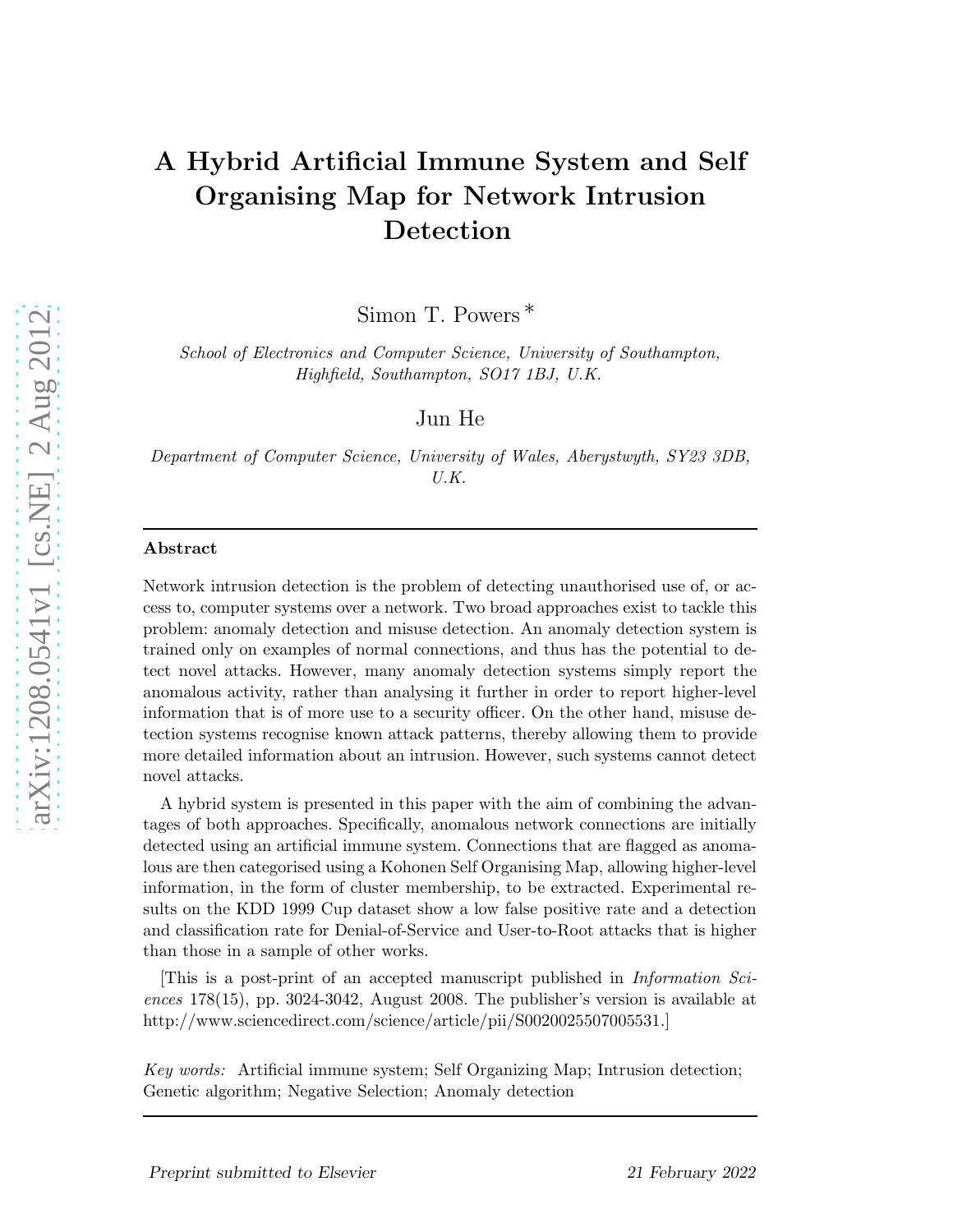# 1 Introduction

Ensuring the accessibility, confidentiality, and integrity of data stored on computer systems is an ever growing cause of concern, given the opportunities for malicious activity afforded by global connectivity. One approach would be to attempt to build completely secure systems, i.e. software systems without vulnerabilities; however, this is unlikely to come to fruition given the inherent difficulty in building such systems and the costs involved [\[10,](#page-29-0)[28\]](#page-30-0). It is therefore inevitable for the foreseeable future that breaches of system security will occur. The pertinent question is then how to detect such breaches so that appropriate actions, such as removing the intruder and reporting him to the appropriate authorities, can be performed.

An intrusion detection system (IDS) is designed to detect unauthorised use of, or access to, a computer system by both those with legitimate user accounts and those from outside with no access rights [\[28\]](#page-30-0). Two broad categories of IDS exist; anomaly detection systems build a model of normal system activity and then regard deviations from this as potential intrusions [\[10\]](#page-29-0), while misuse detection systems look for known attack patterns by signature matching. The key advantage of anomaly detection systems over signature based misuse approaches is their ability to detect novel attack patterns for which no signature exists, while their most often cited disadvantage is a larger false positive rate. However, in this paper we aim to address a second, often overlooked, disadvantage of a pure anomaly detection system. This is that such systems usually simply report the anomalous actions; they do not provide any further information as to the consequences of the attack and the possible future actions of the attacker.

In order to achieve this, a novel hybrid IDS has been developed that uses two different nature-inspired techniques. In the first stage, an artificial immune system (AIS) is used to identify anomalous TCP/UDP connections made to machines on a network. High-level information about identified anomalous connections is then provided by clustering the anomaly into one of a number of broad attack types, using a Kohonen Self Organising Map (SOM) [\[23\]](#page-30-1).

The following sections describe in further detail the motivation for the hybrid approach used and the contributions of this paper.

Corresponding author.

*Email addresses:* stp@soton.ac.uk (Simon T. Powers), jqh@aber.ac.uk (Jun He).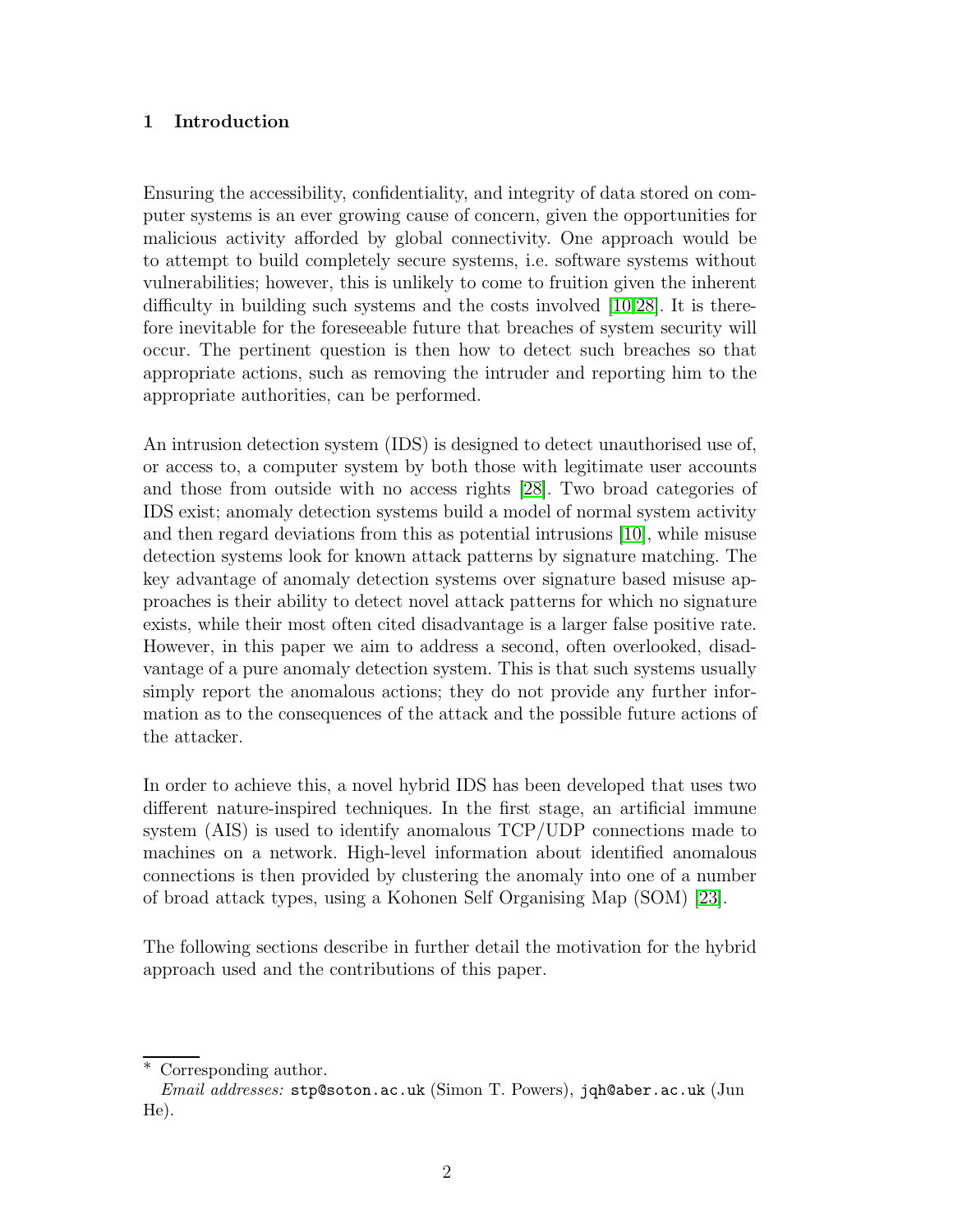#### 1.1 Motivation for a two-stage approach to intrusion detection

The motivation for a two-stage approach to intrusion detection comes from considering the advantages and disadvantages of a pure anomaly detection system. An anomaly detection system works by constructing a model of normal activity, for example, a model of normal TCP/UDP connections to a machine. New activity that deviates from this model is then considered to potentially signify an intrusion. Clearly, such systems do not depend upon any a priori knowledge of possible attack patterns, since they are constructed solely from examples of normal activity. Consequently, they can detect novel attack methods, providing that the actions carried out in performing the attack deviate sufficiently from the model of normal.

This potential to detect novel attack methods is highly desirable, given the large rate at which they are discovered and utilised. For example, the CERT team at Carnegie Mellon University reported 5990 previously unknown security vulnerabilities in 2005 alone [\[35\]](#page-31-0), any of which could potentially be exploited by an attacker. This large rate of occurrence of novel attacks suggests that the purely reactive approach of comparing current activity against known patterns of misuse (e.g. as used by the popular open source IDS SNORT [\[6\]](#page-29-1)) is not sufficient to protect systems from malicious attackers. Therefore, anomaly detection systems that are scalable up to real-world implementations seem to be a promising avenue of research.

However, there are two reasons why stand-alone anomaly detection systems are not often used in a real-world IDS, the first of which has already been widely discussed in the literature. The first problem is the inherent higher false positive rate compared to a system such as SNORT that simply looks for the signatures of known attack patterns. A false positive is where the IDS flags normal activity as anomalous. Such incidents waste the time of human security officers and can cause confidence in the system to be lost, potentially leading to real attacks that are flagged by the system being ignored. It is therefore very important for an IDS to have a low false positive rate. The reason for the higher false positive rate of anomaly detection systems is that users sometimes perform new and different activities, making it very hard to build a model of normal that is broad enough to encompass such actions but not so broad as to also mistakenly count attack patterns as normal. The fundamental problem is that regardless of the particular activity level monitored by the IDS, be it network packets or operating system audit trails, the root cause of that activity is a human, and humans are notoriously unpredictable.

The second reason, and the motivation for the inclusion of a second component, has to our knowledge not explicitly been commented on in the literature. This is that all a stand-alone pure anomaly detection system can do when an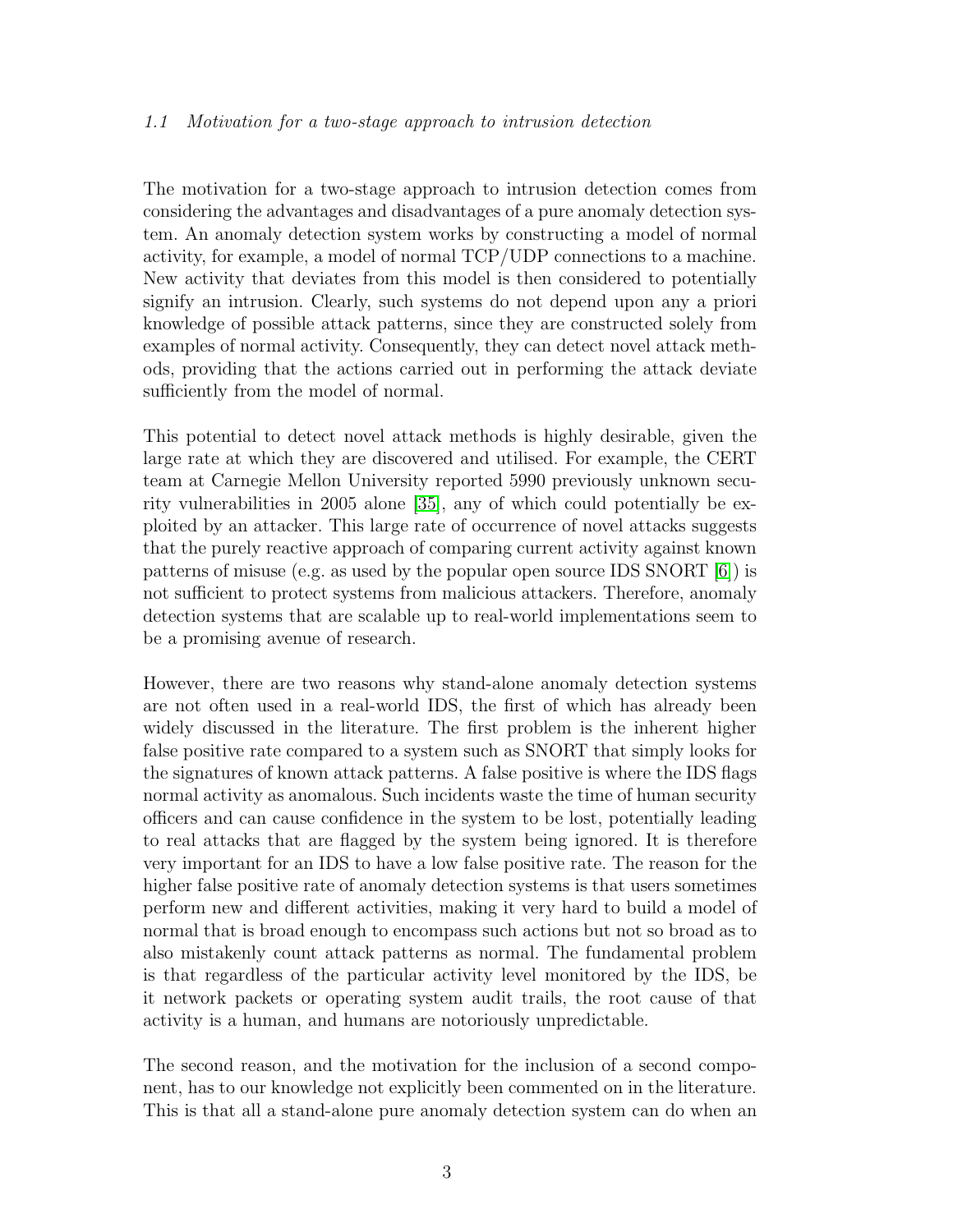anomaly occurs is to flag the anomalous actions for the attention of the human security officer; such a system cannot alone provide any further high-level information. The drawback with only providing low-level information such as a list of anomalous actions is that such information is very tedious and time consuming for a security officer to process. This problem of overwhelming the security officer with low-level alerts has been recognised in recent years in the literature on data fusion [\[2](#page-28-0)[,3\]](#page-28-1), which proposes combining multiple alerts from different sensors (components of an IDS) into more meaningful high-level alerts. The difference between the approach proposed in this paper and data fusion techniques is that we consider how to derive high-level information from a single low-level sensor, namely one particular anomaly detection system. Of course, such derived higher-level information from a single sensor could then be combined with the output of other sensors, such as another anomaly detection system operating on OS audit trails, using a data fusion approach.

#### 1.2 Contributions of this paper

The remaining question is then how to derive higher-level information from reported anomalous actions. The idea used in this paper is to analyse examples of known attacks for common statistical patterns or features, thereby allowing clusters of attacks sharing similar properties to be created. A cluster centre then contains common properties of many attacks, i.e. it represents a higherlevel abstraction of those attacks. After the cluster centres have been created, an anomalous activity can be matched to the cluster that it is most similar to. Cluster matching means that the anomaly shares common properties with other attacks that belong to that cluster. Therefore, rather than simply reporting the anomaly, the IDS can provide abstract high-level information in the form of properties of the cluster centre.

Other works have also proposed the clustering of known attack patterns. For example, a SOM was used in [\[8\]](#page-29-2) to cluster attacks from the CERT database in a similar manner. However, such an approach has not been used to complement a stand-alone anomaly detection system. Instead, the same clustering technique is usually used to not only cluster attack patterns but also to cluster normal activity, e.g. [\[9\]](#page-29-3). Likewise, multi-layer perceptron neural networks have been widely used to make the distinction between both normal and anomalous and then within anomalous between different attack classes (e.g. [\[29,](#page-30-2)[25\]](#page-30-3)).

Using such a single monolithic classifier that is trained on examples of both normal activity and attack patterns is not necessarily wise, since it may lead to biasing the classifier towards only recognising the example attack patterns that are present in the training data. As a result, the classifier may fail to detect novel attacks, thereby loosing the important advantage of anomaly detection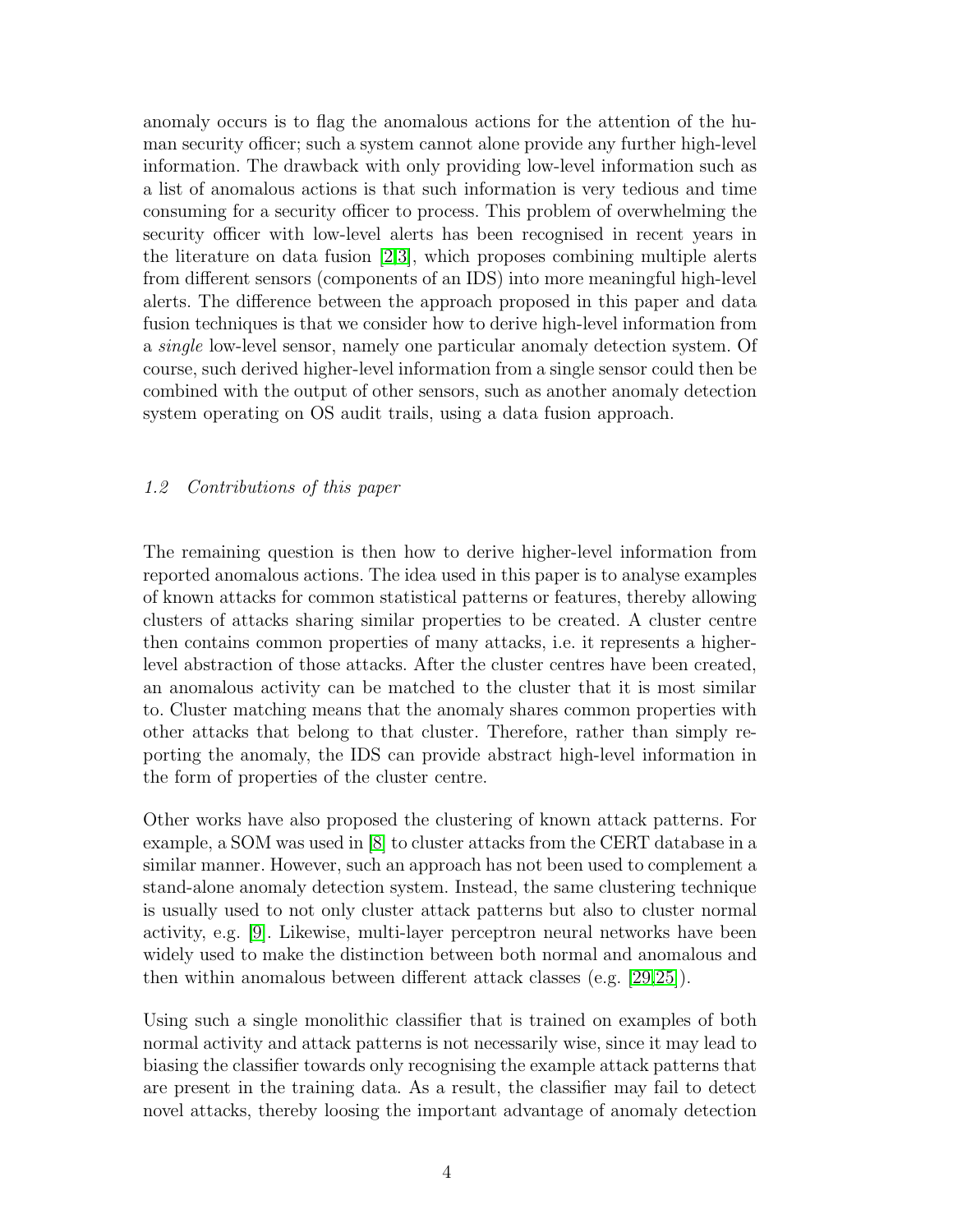systems. In other words, such a system will cease to perform anomaly detection but instead will perform misuse detection with a generalisation capability, as was the case in [\[5\]](#page-28-2).

The approach developed in this paper should also be contrasted with systems that combine an anomaly detection component with a misuse component that is designed to recognise the signatures of known attacks, e.g. [\[11\]](#page-29-4). In such systems, the misuse component is used to ensure that known attacks are recognised, while the anomaly detection component is used to attempt to detect novel attack patterns. While this approach can help to improve the overall detection rate, it still suffers from the drawback that only low-level information is provided about novel attack patterns identified by the anomaly detection component.

# 1.3 Overview of our novel hybrid IDS

This section provides a brief overview of the runtime operation and training process of our hybrid IDS.

At runtime, the system monitors incoming connections as follows. Firstly, a connection vector is created to represent an incoming connection. This consists of features describing the connection, such as the port number and number of packets sent. The connection vector then undergoes anomaly detection by detectors generated through negative selection.

Any connection vectors flagged as anomalous are then projected onto a SOM. This projection places the connection vector onto a neuron close to those that related attacks are projected onto. This therefore highlights the attacks that the connection shares common properties with. In this way, attacks are detected by the anomaly detectors, before being projected onto the SOM to determine which other attacks a new attack is most similar to, and hence provide higher-level information. This real-time operation of the system is highlighted in Figure [1.](#page-5-0)

During training, the two components of the system are trained independently. The anomaly detectors are produced by the negative selection algorithm, using only examples of normal connections in their training data. Conversely, the SOM is trained exclusively on examples of anomalous connections, i.e. attacks. This is because the SOM is charged with the task of clustering similar attacks together, extracting common features from related attacks. Note that unlike most other types of neural network, the training of the SOM is unsupervised. This means that the attack connections are not labelled with names or types during the computation of the neurons' weight vectors. The SOM therefore groups together attacks that share common properties with no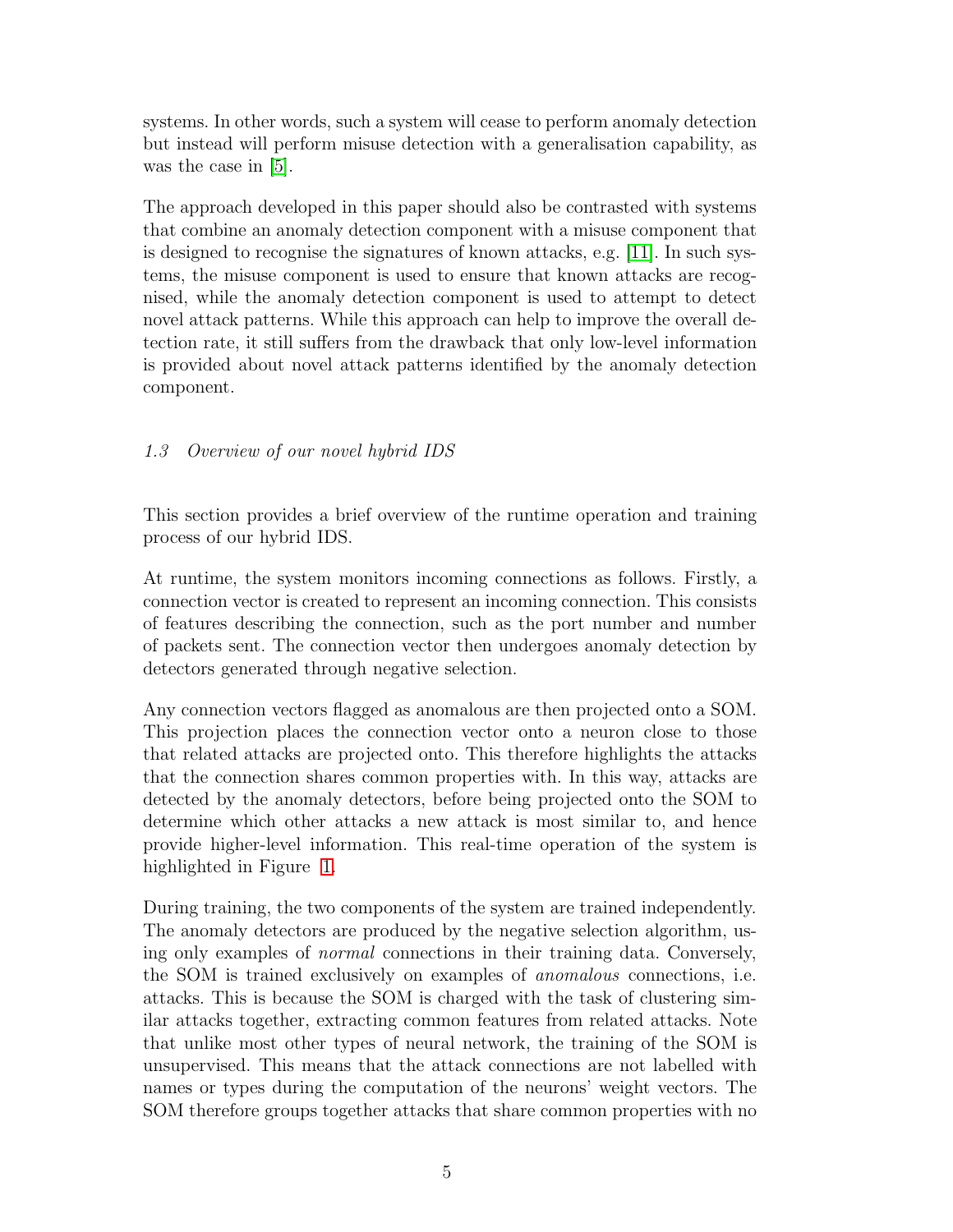

<span id="page-5-0"></span>Fig. 1. Overview of the runtime operation of the hybrid IDS.

a priori knowledge.

Figure [2](#page-5-1) illustrates the training procedure for the two components. The following sections describe the training processes in detail.



<span id="page-5-1"></span>Fig. 2. Overview of the training procedure for the two components.

# <span id="page-5-2"></span>2 Anomaly Detection Using an Artificial Immune System

In recent years, the field of artificial immune systems has begun to flourish [\[7\]](#page-29-5). An artificial immune system uses ideas from the operation of the human immune system and applies them to computational problems. Of particular relevance to the problem of intrusion detection is the fact that that the immune system can be viewed as performing anomaly detection, since it distinguishes between normal self and harmful non-self, e.g. pathogens or tumour cells, in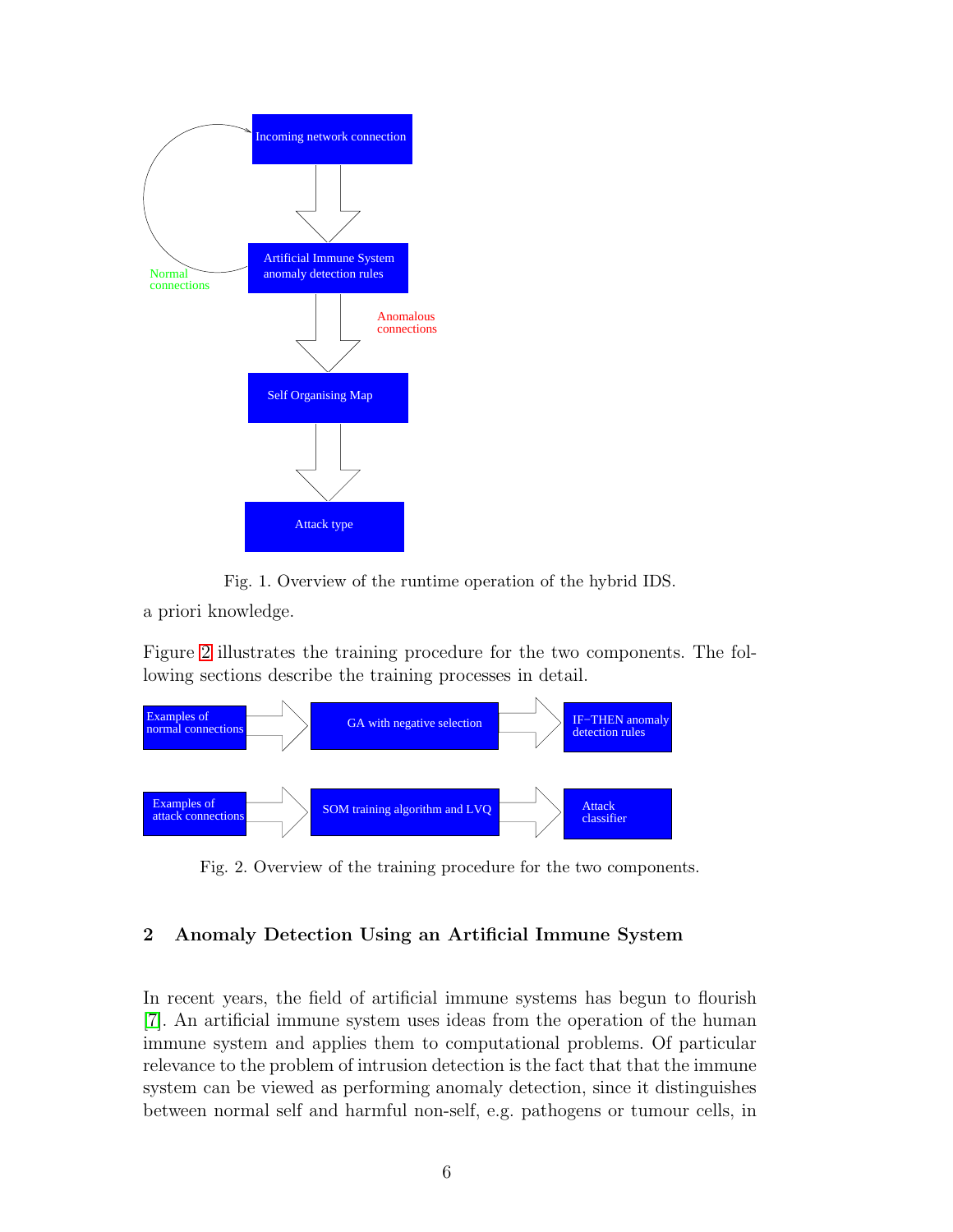the body. This anomaly detection is performed by a certain type of lymphocyte known as a T-cell, which circulates around the body.

Each T-cell contains a binding site that allows it to bind to certain antigens for which its binding site "matches" the antigen. Because one T-cell can only match certain antigens, a whole population of T-cells is required to protect the body from different non-self cells. The binding site of a T-cell, and hence which antigens can be matched by it, is determined during T-cell creation by a random genetic rearrangement process. A consequence of this random generation process is that a T-cell could potentially bind to self cells, i.e. raise a false alarm by detecting normal as anomalous. This is prevented by a maturation process, whereby any newly created T-cells that bind to self are destroyed, before they are allowed into the blood stream. This process of selecting only those T-cells that do not match self is termed negative selection.

# 2.1 Background

The research group of Forrest [\[13\]](#page-29-6) was the first to apply the idea of negative selection in a computational setting. In their algorithm, antigens, such as properties of a TCP connection, were represented as fixed length binary strings. Detectors, inspired by T-cells, were then also represented as binary strings of the same length. A detector string was said to match an antigen string if the two strings shared the same characters in an uninterrupted stretch of  $r$  bits; this is known as the r-contiguous bits matching rule. Negative selection was used to generate the detectors by randomly generating strings and then discarding those that matched any of the normal antigens in the training data. Thereafter, the detectors that passed the negative selection filter were used to monitor new antigens; if a detector matched any antigen then that antigen was flagged as non-self, i.e. anomalous.

Amongst other applications, e.g. [\[12\]](#page-29-7), Forrest's group have applied their algorithm to the problem of network intrusion anomaly detection. Their LISYS system [\[19,](#page-29-8)[1\]](#page-28-3) encodes the source IP address, destination IP address and serverside port of TCP connections in a 49-bit binary string. A set of self strings is obtained by observing normal TCP connections over a period of time, while negative selection is used to generate detector strings that aim to match anomalous connections that may occur in the future.

Unfortunately, there are two problems with such an approach. Firstly, the use of binary strings and an r-contiguous bits matching rule makes it difficult to extract high-level domain knowledge from the detectors [\[16\]](#page-29-9). For example, in an intrusion detection system, it is useful to be able to analyse the detectors that were activated during an attack, in order to discover properties of the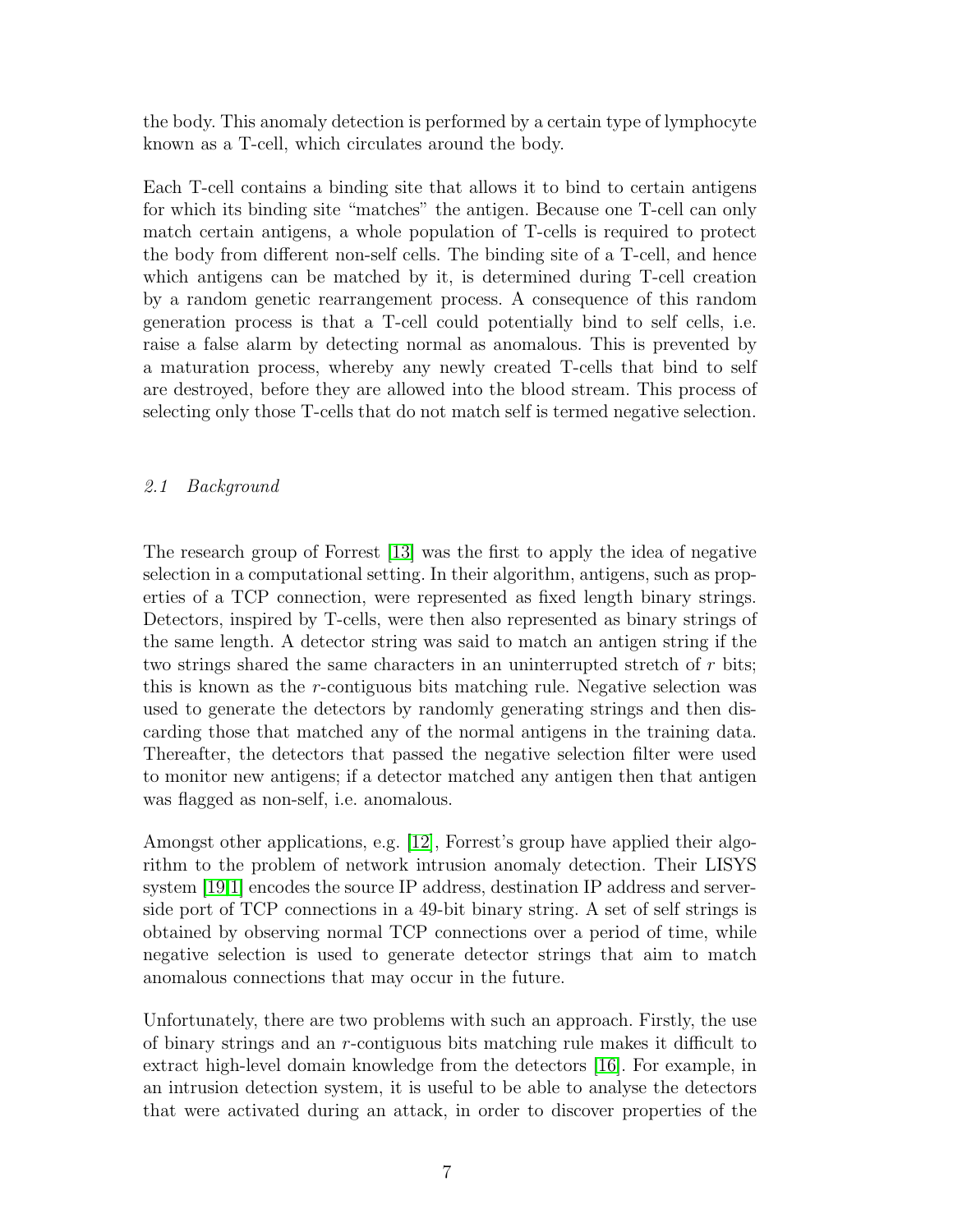attack. However, analysing the part of a binary string that matched part of another such string is unlikely to yield much useful domain knowledge. This is because both the representation and the matching rule are too low-level to facilitate such a process.

The second problem with LISYS is one of applicability to a real-world scenario. It is certainly the case that simply looking at the IP addresses and ports of a connection is insufficient to detect many types of attacks. However, adding further information about the connection to the detector and antigen strings would rapidly increase their length, given that binary coding is used. Furthermore, as the detectors come to store more information, it becomes questionable whether random detector generation would be feasible. For example, random detector generation was shown to be infeasible in [\[21\]](#page-30-4) when 33 features of a network connection were used. This was due to the length of time required to find a detector that did not match self.

To overcome these problems, the use of real-valued anomaly detectors has been proposed [\[15,](#page-29-10)[14\]](#page-29-11). The most significant improvement that this approach offers over binary string representations is a distinction between a detector genotype and a detector phenotype. At the genotypic level, the detectors are vectors of real numbers. At the phenotypic level, they are interpreted as specifying intervals on the space of real numbers. These intervals are then read as conditions for an IF-THEN rule, where the consequent is that an anomaly has been detected. This means that an antigen vector is matched by a detector if the components of the antigen vector lie within the corresponding intervals specified by the detector. A genetic algorithm is then used to generate detectors that do not match self, rather than the random generation of Forrest.

In applying this idea to network intrusion detection, 3 features were used, corresponding to intervals on aggregate network traffic statistics [\[15,](#page-29-10)[14\]](#page-29-11). Specifically, the features used were the total number of packets, the number of ICMP packets, and the number of bytes of data transmitted, over a period of 1 second. In addition, a sliding time window was used to attempt to detect temporal anomalies, e.g. if the window size was 3 then the last 3 observations would be considered together as a sequence.

The key advantage of this approach is that it is easy to interpret the detectors in terms of domain knowledge. This is because at the phenotypic level they can be interpreted as conditional rules specifying intervals on the three network traffic statistics. By contrast, with the binary string representation used in LISYS there is no corresponding phenotype, and the r-contiguous bits matching rule does not have an intuitive interpretation at the domain level.

However, we argue that there is still a problem of scalability up to a real-world IDS with this approach. This is because only a small number of aggregate net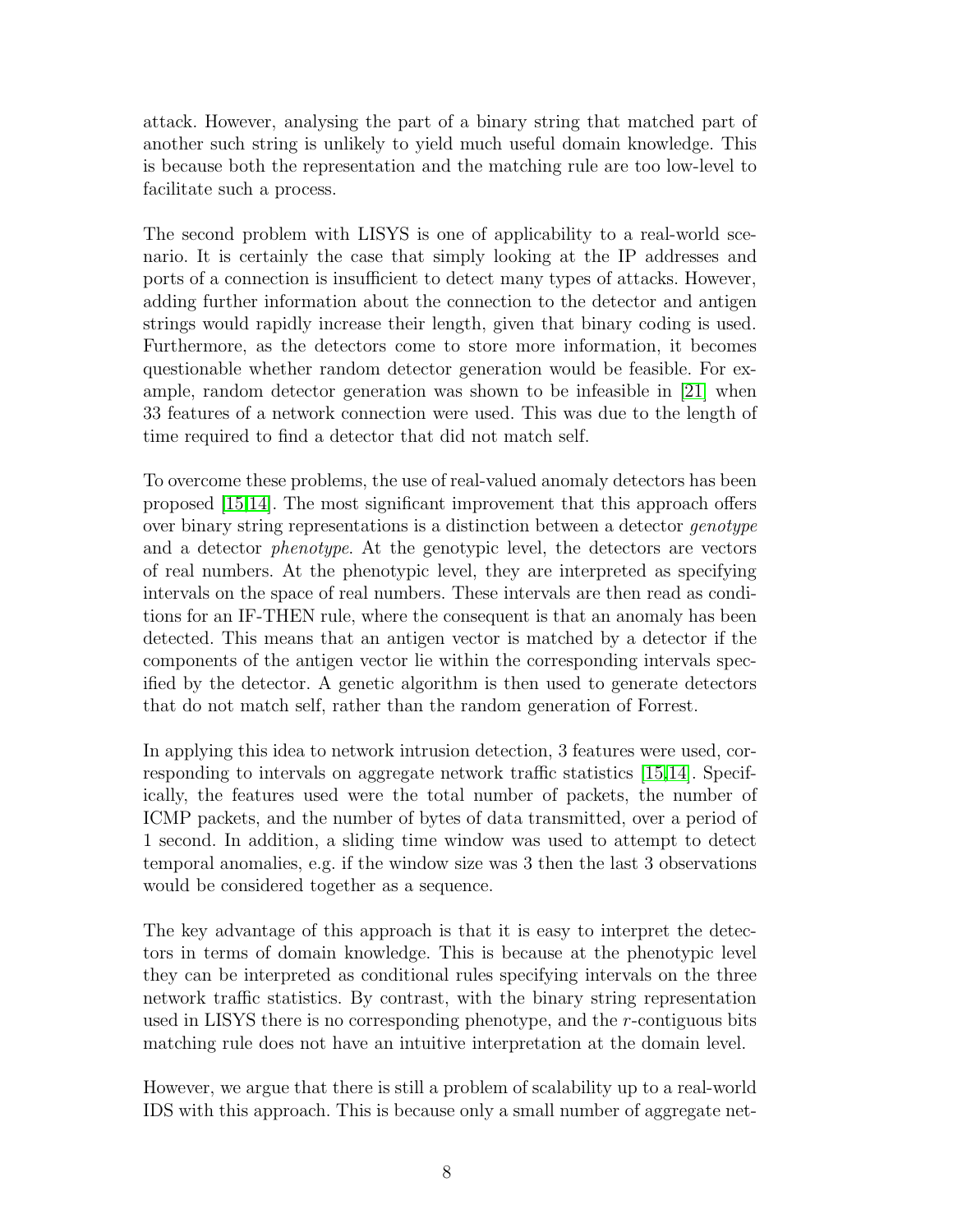work traffic statistics have so far been considered. While such information is undoubtedly useful, it could not be used in isolation in a real system. For example, it is surely important to know discrete information such as the service ports that are being accessed. However, previous research has considered only real-valued network features; the problem of how to use a similar genotype / phenotype distinction and genetic detector generation algorithm with discrete fields has not been previously addressed. In particular, the previously unanswered questions were how to compute detector fitness with discrete fields, and how to define the similarity between two detectors, in order to produce a detector set that is spread out in antigen space. These issues are addressed in the following section of this paper, where a novel detector representation scheme and generation algorithm is presented.

# <span id="page-8-0"></span>2.2 Negative Selection Using a Genetic Algorithm

# 2.2.1 Detector Representation

The antigens in our system are connection vectors, that is, vectors storing properties of an incoming network connection. These include features such as the service port that the connection is made to and the duration of the connection. The detectors in our system then specify conditions on these features; a detector matches a connection vector if all of the conditions specified by the detector are met by the connection vector. The conditions can take one of two forms: they can either specify a single value, e.g. that the connection must be made using the UDP protocol, or they can specify an interval, e.g. that the number of connections to the same host in the last 2 seconds must be between 5 and 10.

Significantly, a detector does not have to specify conditions on all of the features; any of the fields can be left unspecified. Leaving fields unspecified in this way allows a detector to cover a larger area of the antigen space, potentially allowing more attacks to be detected. By contrast, in previous works such as [\[15](#page-29-10)[,14\]](#page-29-11), every field had to be specified by every detector. While this can make detector generation easier, by making it less likely that a new detector will cover any part of the self space, it has the drawback that a larger detector set will be required to cover the same amount of the non-self space.

The genotype of a detector is then an ordered list of these conditions. For a condition specifying a single value, one genotypic field corresponds to one phenotypic field. For a condition specifying an interval, there are genotypic fields for the upper and lower bounds.

Due to the large range of possible values for many of the fields, it was decided to use a clustering process. This was performed on all fields apart from port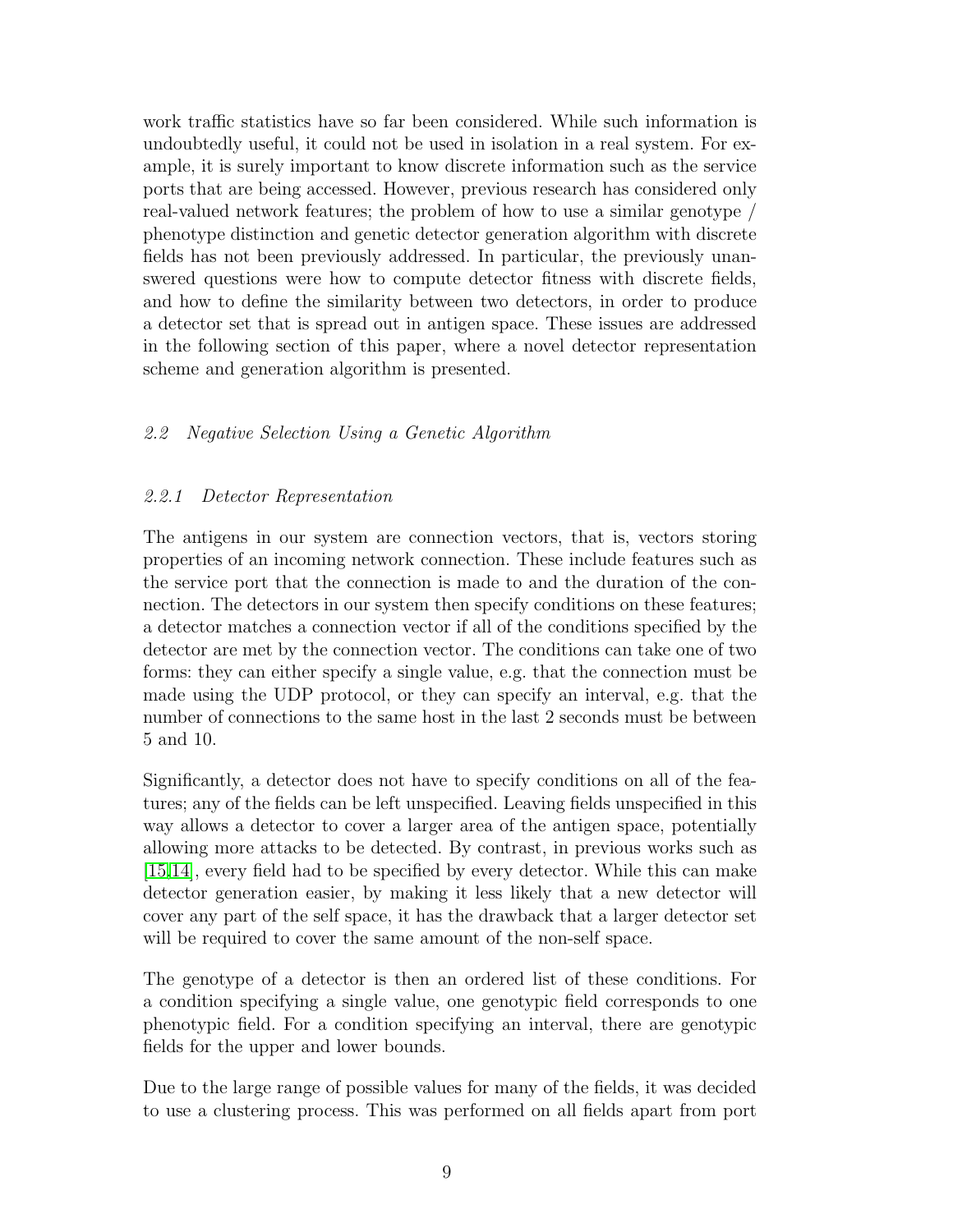number by assigning the possible field values into clusters, such that each cluster contained approximately the same range of values. The port number field was handled as a special case by performing clustering manually using domain knowledge. Specifically, ports were grouped into functional categories, as shown in Table [1.](#page-9-0) The motivation behind this was to cluster related ports together. This could not be done by the process used for the other fields, since functionally related ports are not necessarily numbered sequentially.

| Category       | Description                                                  |
|----------------|--------------------------------------------------------------|
| 1              | Remote shell                                                 |
| $\overline{2}$ | <b>FTP</b>                                                   |
| 3              | <b>HTTP</b>                                                  |
| $\overline{4}$ | Mail                                                         |
| 5              | SQL                                                          |
| 6              | Several ports known to be unsafe                             |
| $\overline{7}$ | Network diagnostics                                          |
| 8              | 0 - 49151 (excluding those above): System / Registered ports |
| 9              | $49152 - 65535$ : Dynamic / user-defined ports               |

Table 1

<span id="page-9-0"></span>Port categories used by our system.

There are two advantages to clustering field values. The first is a reduction in the size of the search space during detector generation. The second advantage follows from the fact that since a cluster represents many values, a detector specifying a cluster instead of a single value will necessarily cover a larger area of antigen space. The disadvantage of any clustering is the loss of the ability to refer to the clustered values independently. However, in the scenario dealt with in this paper, this was not deemed to be a significant problem. For example, whether 132 or 133 packets were received over a connection is unlikely to be significant in determining whether a connection is normal or anomalous.

# 2.2.2 Detector-antigen matching rule

A detector matches a connection vector when the components of the connection vector match all of the specified fields of the detector; any fields left unspecified by a detector are ignored. For non-interval fields, such as the port category, matching is defined simply as equality between the two values. For interval features, such as connection duration, a match occurs when the relevant component of the connection vector lies within the (inclusive) bounds specified by the corresponding lower and upper bound fields of the detector. As previously discussed, this definition of detector-antigen matching should be contrasted with the r-contiguous bits matching rule that is traditionally used in negative selection algorithms.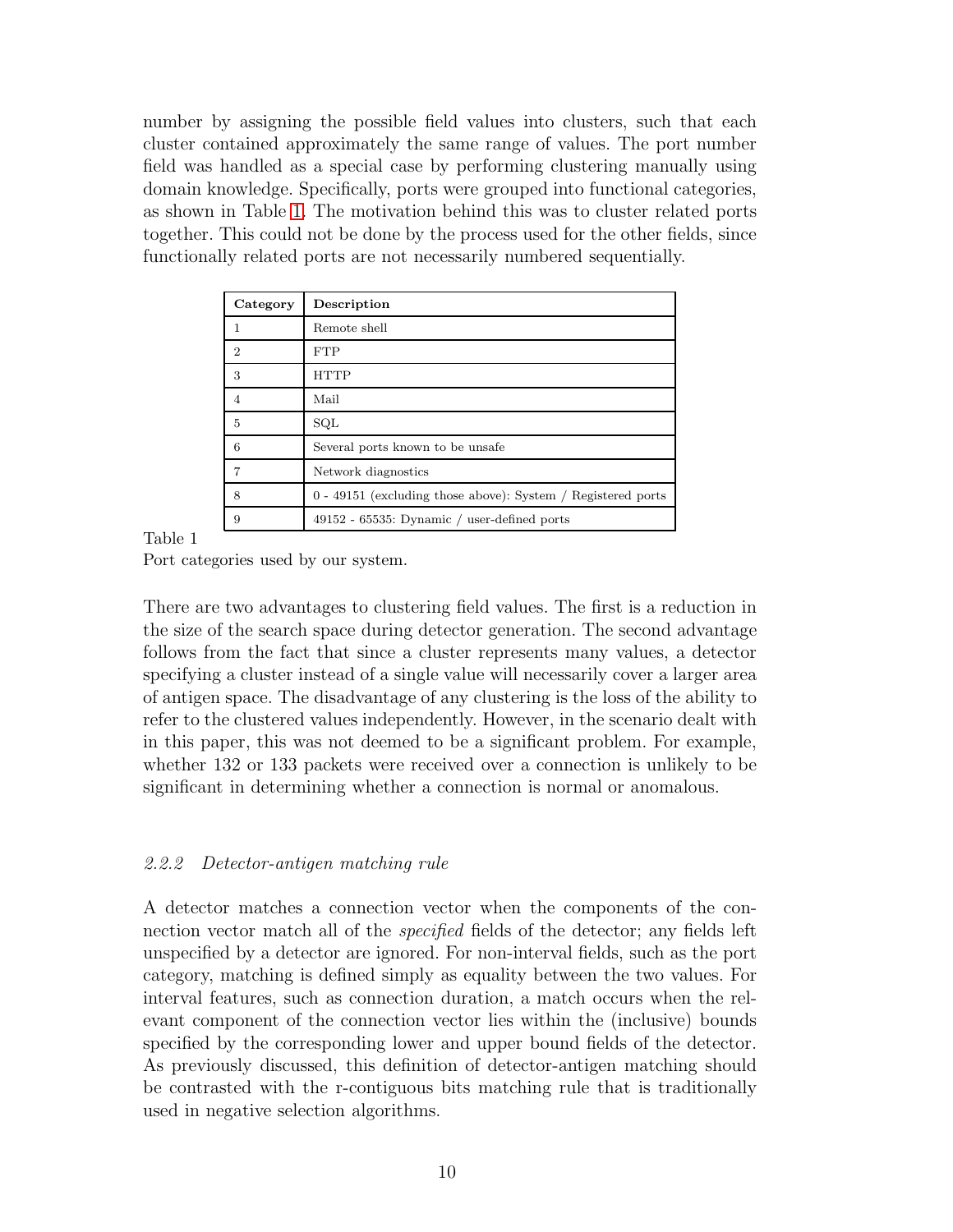# 2.2.3 Detector Generation

This section describes how a set of detectors is produced using a novel generation algorithm inspired by [\[15\]](#page-29-10), but which is extended to handle discrete fields.

Detector generation is a multi-modal search problem, since individual detectors must cover different parts of the non-self space. Our algorithm follows [\[15\]](#page-29-10) in the use of a (steady-state) genetic algorithm with deterministic crowding [\[26\]](#page-30-5) for this purpose. Of particular importance is the fact that only examples of normal connections are used during detector generation, thereby avoiding biasing the generated detectors towards only recognising variants of known attacks.

A detector generation algorithm should optimise the following two objectives, computed as discrete analogues of the way that they are presented in [\[15](#page-29-10)[,14\]](#page-29-11):

- (1)  $obj^1 =$  **Maximise** the *generality* of the detector. Generality is defined as the sum of the (normalised) ranges specified by each interval field plus the number of unspecified non-interval fields, where the result is normalised to lie between 0 and 1.
- (2)  $\omega b_i^2 =$ **Minimise** the number of self samples in the training data matched by the detector. This is negative selection.

The purpose of  $obj<sup>1</sup>$  is to ensure that the detector set covers as large an area of the non-self space as possible, in order to be able to detect as many attacks as possible. Conversely, the purpose of  $obj^2$  is to minimise coverage of the self space, in order to minimise the number of false positives. A tension therefore exists between these objectives, since the first favours detectors that cover a large area of antigen space in order to increase the attack detection rate, while the second favours those that cover a small area in order to reduce the false positive rate. Specifying the relative importance of each of these objectives allows the trade-off between the attack detection and false positive rates to be controlled.

One approach for dealing with multiple objectives is to weight each objective, and then sum the weighted objective values to yield the overall fitness [\[4\]](#page-28-4).

However, our two objectives yield values on different scales, making it inappropriate to weight them directly [\[4\]](#page-28-4). We therefore use the Sum of Weighted Ratios method proposed in [\[4\]](#page-28-4), which computes overall fitness from a number of different objectives as shown in Equation [1,](#page-11-0) where  $i$  is an index over all individuals in the population, and  $j$  an index over objectives.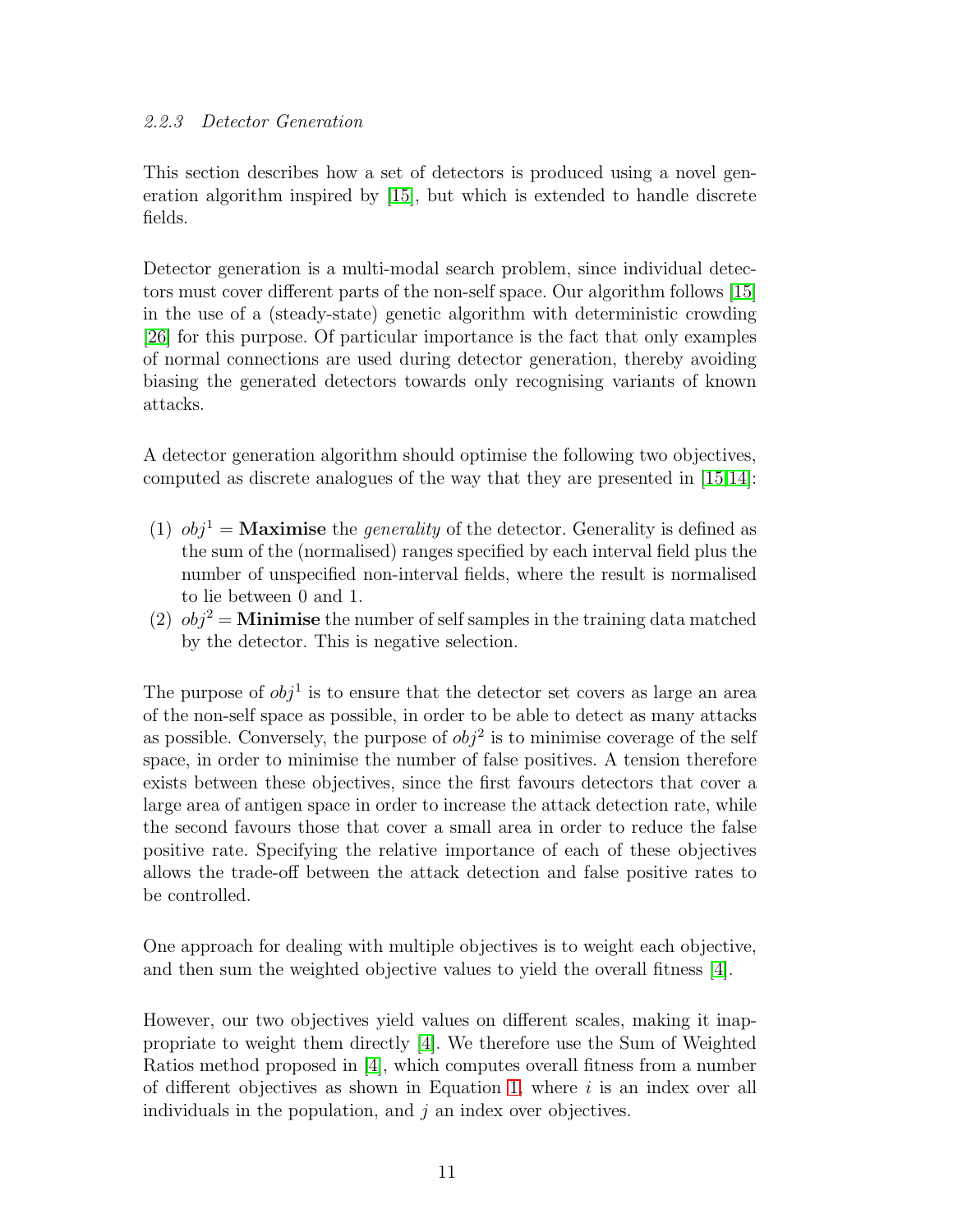<span id="page-11-0"></span>
$$
fr_i^j = \frac{(obj_i^j - min(obj^j))}{(max(obj^j) - min(obj^j))}
$$
 (1)

The fitness of a detector, i, is then as given in Equation [2,](#page-11-1) where  $w_1$  and  $w_2$ are the objective weights, and must sum to 1. The negative sign between the objectives is because  $obj^2$  is a penalty for covering the self space, as defined by the examples of normal connections in the training data.

<span id="page-11-1"></span>
$$
fitness_i = w_1 * fr_i^1 - w_2 * fr_i^2 \tag{2}
$$

A property of the Sum of Weighted Ratios technique that makes it particularly appropriate for detector generation is that it produces best compromise solutions along a narrow range of the Pareto Front [5]. This property is useful for our application, since detectors that greatly achieve one objective to the detriment of the other, e.g. by having a large generality but consequently also matching many self samples, would not be useful. Rather, detectors are required that achieve a reasonable compromise between both objectives, i.e. that cover as large an area of antigen space as possible whilst matching few self samples in the training data. Consequently, the availability of a large range of candidate detectors spread out right across the Pareto Front is not required.

The population of detectors is initialised at the start of the algorithm as follows. Each possible phenotypic field (condition in the IF-THEN rule) is left unspecified with a probability of 0.5, represented on the detector genotype by assigning to the corresponding gene the value of -1. Leaving some fields / conditions unspecified in this way increases the generality of the detector as defined in  $obj^1$ . The initial values of the corresponding genes for each remaining specified field are then chosen randomly from the list of values allowed for that gene, i.e. from the set of discrete cluster identifiers for the field.

Uniform crossover is used at each iteration of the steady-state genetic algorithm to produce a single child from two randomly chosen parents. Each gene of the resulting child is then mutated with a small probability. This mutation is performed by replacing the value of the gene with a randomly chosen value from the list of those allowed for that gene. Alternatively, the value of the gene is randomly set to -1, which means that the corresponding field is left undefined at the phenotypic level. Under the deterministic crowding scheme, the child replaces the parent that it is most similar to if it is fitter than that parent.

Similarity between two detectors in the population is defined at the phenotypic level as follows. A similarity score is computed for each corresponding field in the two detectors. For non-interval fields, a score of 1 is given if the fields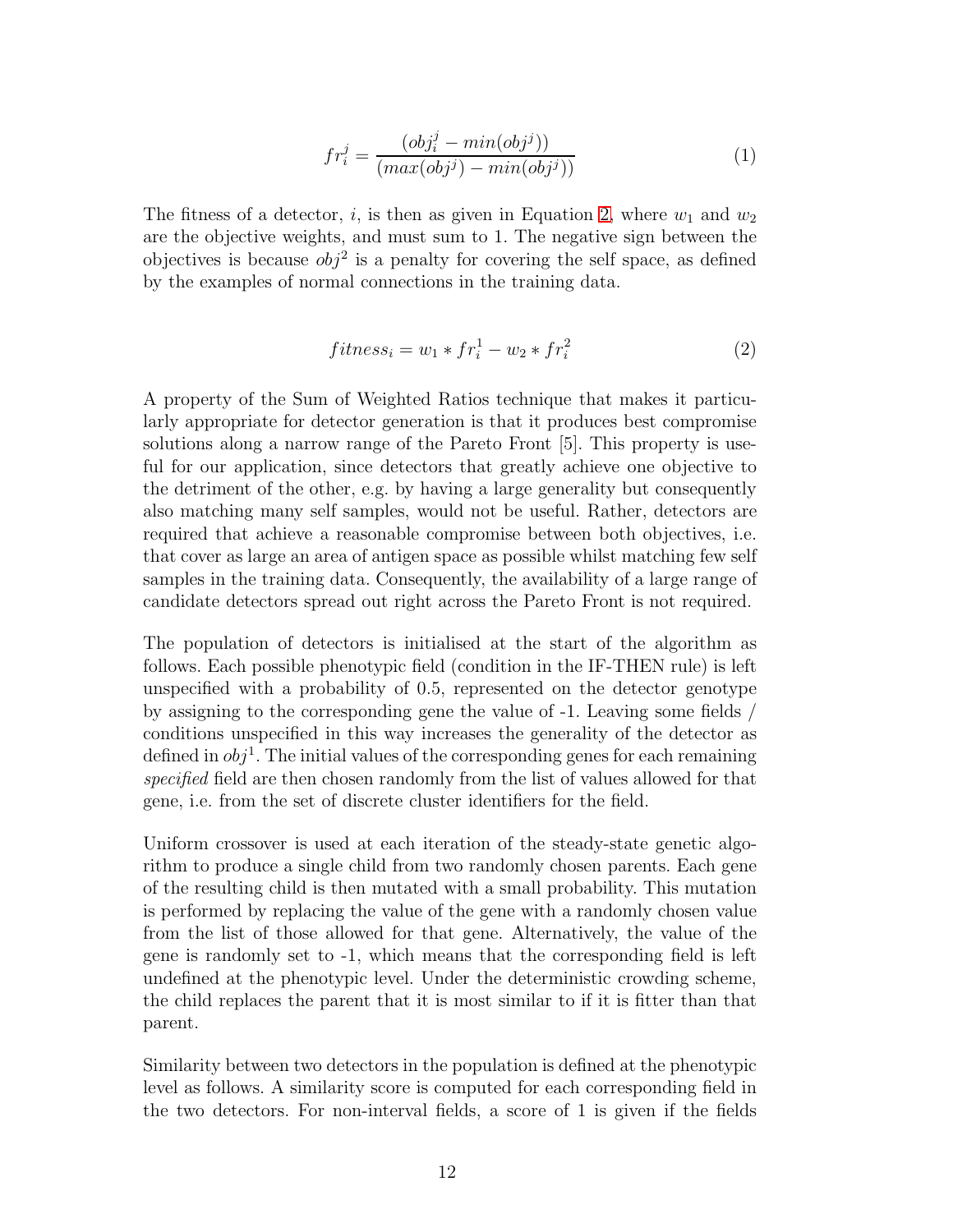store the same value, otherwise the score is 0. For interval fields, the score is the degree of overlap between the corresponding intervals, normalised to lie between 0 and 1. The sum of the scores from each field then yields the overall similarity between the two detectors.

At the end of the generation algorithm, the following process is executed in order to remove any detectors that still match one or more normal connections in the training set. Each detector is compared with every normal connection in the training set. If a detector matches any such connection, then that detector is discarded. Consequently, the final detector set will only contain detectors that do not match any normal training examples, thereby reducing the false positive rate.

# 3 Deriving Higher-level Information About Anomalies Using a Self Organising Map

# 3.1 Creating a SOM of attack connection vectors

The SOM is a neural network trained with a competitive learning rule in an unsupervised manner. A competitive learning rule means that the neurons compete to respond to a stimulus, such as a connection vector (recall that a connection vector describes properties of a network connection, such as the destination port and number of packets sent). The neuron that is most excited by the stimulus, i.e. whose weight vector is most similar to the connection vector, wins the competition. The winning neuron earns the right to respond to that stimulus in future, and the learning rule adjusts its weight vector so that its response to that stimulus in future will be enhanced, i.e. by moving the weight vector closer to the connection vector. This means that the next time that same connection vector is presented, the neuron that won the competition for that same vector last time will be more excited by it.

Unsupervised learning means that the training examples are not labelled with target outputs. In our case, this means that the unsupervised learner is simply presented with connection vectors that were recorded during attacks; the learner is not told which type of attack those connection vectors were generated by. The task of the unsupervised learner is therefore to discover hidden structure or patterns in the training data. For this application, the aim is to discover clusters of similar attacks in the training data. Attacks belonging to the same cluster will then share some common properties, i.e. higher-level features.

The training set consists of connection vectors that occurred during example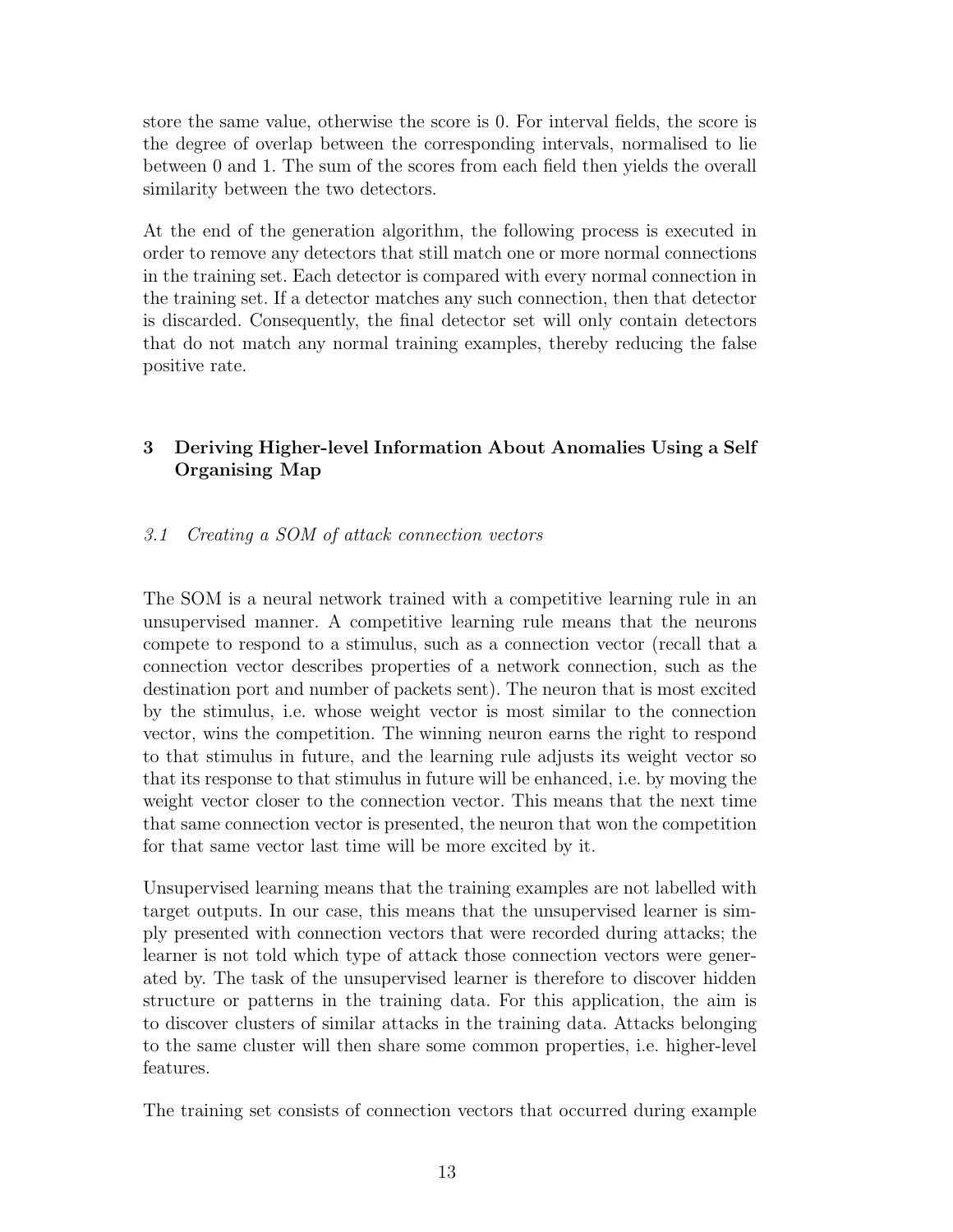attacks. It must be stressed that no examples of normal connections are included in the training data, since the decision as to whether a connection is normal or not is handled separately by the anomaly detectors described in Section [2;](#page-5-2) the SOM only has to process connections that have already been flagged as anomalous.

At runtime, the SOM projects already identified anomalous connection vectors onto an output layer of neurons. The neurons in this layer posses a spatial topology, such as a square or rectangle, although other shapes are possible. This layer of neurons is referred to as the output grid. Each neuron has a weight vector of the same dimensionality as the connection vectors. The winning neuron for a connection vector is the neuron whose weight vector is closest to the connection vector. In this paper, a Euclidean distance metric between vectors is used. The connection vector is then projected onto the winning neuron.

During training, the SOM learns to project connection vectors that are close together (in terms of Euclidean distance) onto neurons that are close to each in the output grid. In this way, the SOM learns relationships between the connection vectors, expressing them as spatial relationships in the output grid. The training algorithm also ensures that the weight vectors of the neurons are a good representation of the connection vectors in the training data. This is achieved by aiming for a low mean quantisation error, where the quantisation error is the distance between a connection vector and the winning neuron's weight vector. The mean quantisation error is the average of this over all connection vectors in the training set.

The training algorithm for the SOM is as follows (adapted from the presentation given in [\[18\]](#page-29-12)):

- (1) Initialise the weight vectors,  $\mathbf{w}_i(0)$ , where j is an index denoting the neuron number and runs from  $1, 2, \ldots, l$ , where l is the total number of neurons in the output grid. The number in () afterwards is used to denote the time-step. The weight vectors can be initialised by setting each component of each weight vector to a small random number (say between  $-0.1$  and  $0.1$ ).
- (2) Draw a connection vector,  $\mathbf{x}(n)$ , from the training data without replacement.
- (3) Find the winning neuron,  $i(\mathbf{x}(n))$ , for the connection vector presented at this time-step. This is the neuron whose weight vector is closest to  $\mathbf{x}(n)$ in a Euclidean sense, calculated as follows:

$$
i(\mathbf{x}(n)) = \arg\min_{j} \|\mathbf{x}(n) - \mathbf{w}_j(n)\|, j = 1, 2, \dots, l
$$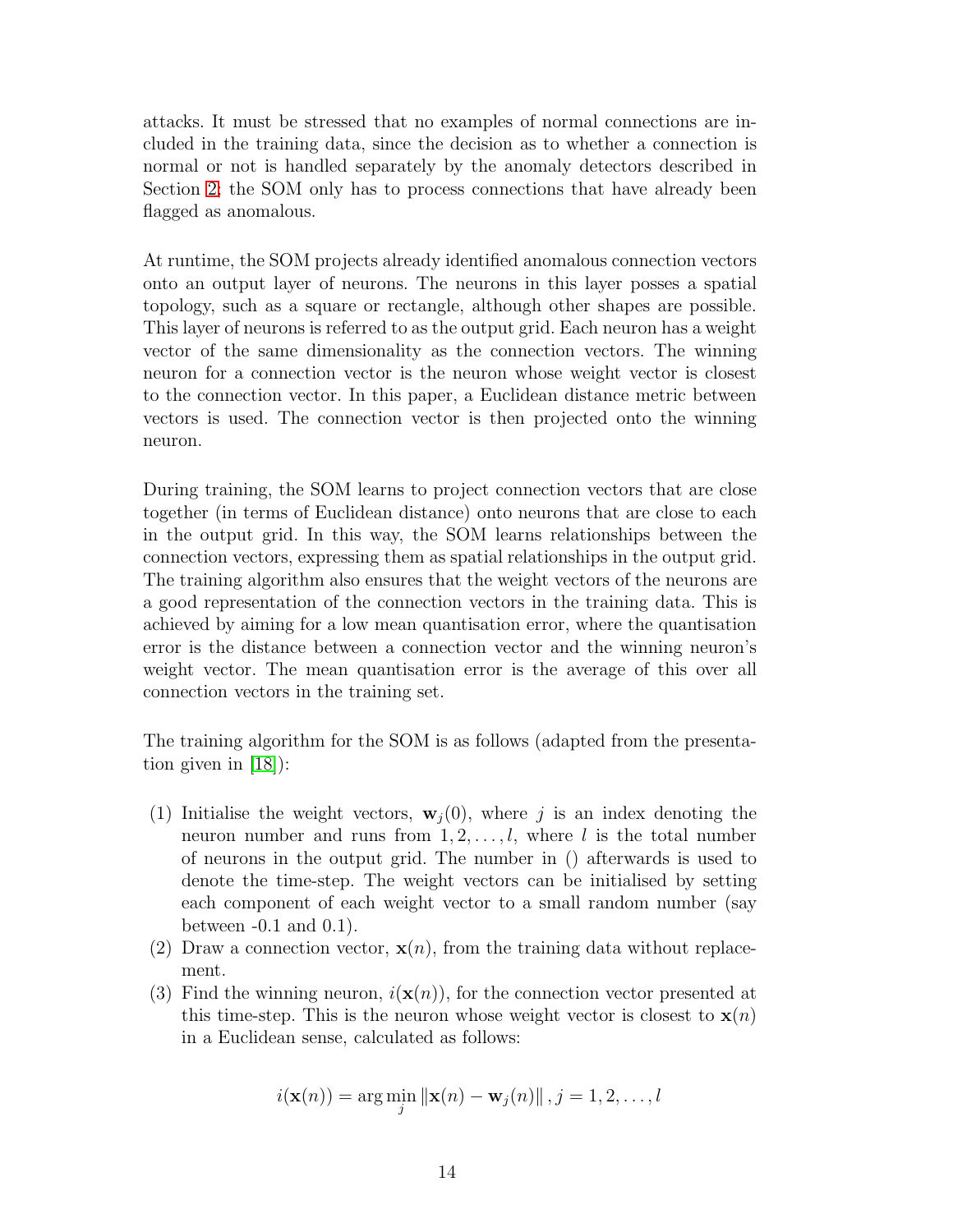(4) Adjust the weight vectors of all neurons, as follows:

$$
\mathbf{w}_j(n+1) = \mathbf{w}_j(n) + \eta(e)h_{j,i(\mathbf{x})}(e)(\mathbf{x}(n) - \mathbf{w}_j(n)),
$$

where  $\eta(e)$  is the learning rate at epoch number e, and  $h_{j,i(\mathbf{x})}$  is the neighbourhood function defined in Equation [3](#page-14-0) below, centred on  $i(\mathbf{x})$ . Both the neighbourhood function width and learning rate vary with time, as stated in Equations [5](#page-14-1) and [7](#page-15-0) below, respectively. Note that  $n$  denotes the time-step that is incremented with the presentation of each training example, whereas  $e$  denotes the epoch number.  $n$  is therefore incremented after each training example has been presented, whereas e is incremented after all training examples have been presented once.

- (5) Repeat from step 2 until all training examples have been presented. This constitutes one epoch.
- (6) Repeat from step 2 until the desired number of epochs is reached.

The neighbourhood function,  $h_{j,i(\mathbf{x})}$ , follows a Gaussian probability distribu-tion as defined by Equations [3](#page-14-0) and [4,](#page-14-2) where  $\mathbf{r}_i$  denotes a vector storing the spatial position of neuron j on the discrete output grid, and  $\sigma^2(e)$  denotes the variance of the Gaussian probability distribution at epoch number e.

<span id="page-14-0"></span>
$$
h_{j,i(\mathbf{x})}(e) = \exp\left(-\frac{d_{j,i}^2}{2\sigma^2(e)}\right) \tag{3}
$$

<span id="page-14-2"></span>
$$
d_{j,i}^2 = \left\|\mathbf{r}_j - \mathbf{r}_i\right\|^2\tag{4}
$$

It is important to note that the Euclidean distance in this neighbourhood equation is between the neuron positions on the output grid, and not between the corresponding weight vectors. This is necessary to ensure that neighbouring neurons in the output grid have similar weight vectors, thereby allowing a topological mapping from connection vector space to the output grid to take place. It is this concept of a neighbourhood function defined over the output grid of neurons that distinguishes this algorithm from traditional vector quantisation.

The variance of the Gaussian probability distribution can be viewed as the neighbourhood width. It therefore defines the extent to which the winning neuron's neighbours participate in the learning process by also updating their weights. In order to ensure convergence, i.e. that given enough epochs the training algorithm will eventually lead to a state where no further weight adjustments are made, it is necessary to reduce this width with increasing time. We use the exponential decay function cited in [\[18\]](#page-29-12), presented here in Equation [5](#page-14-1) below.

<span id="page-14-1"></span>
$$
\sigma(e) = \sigma_0 \exp\left(-\frac{e}{\tau_1}\right) \tag{5}
$$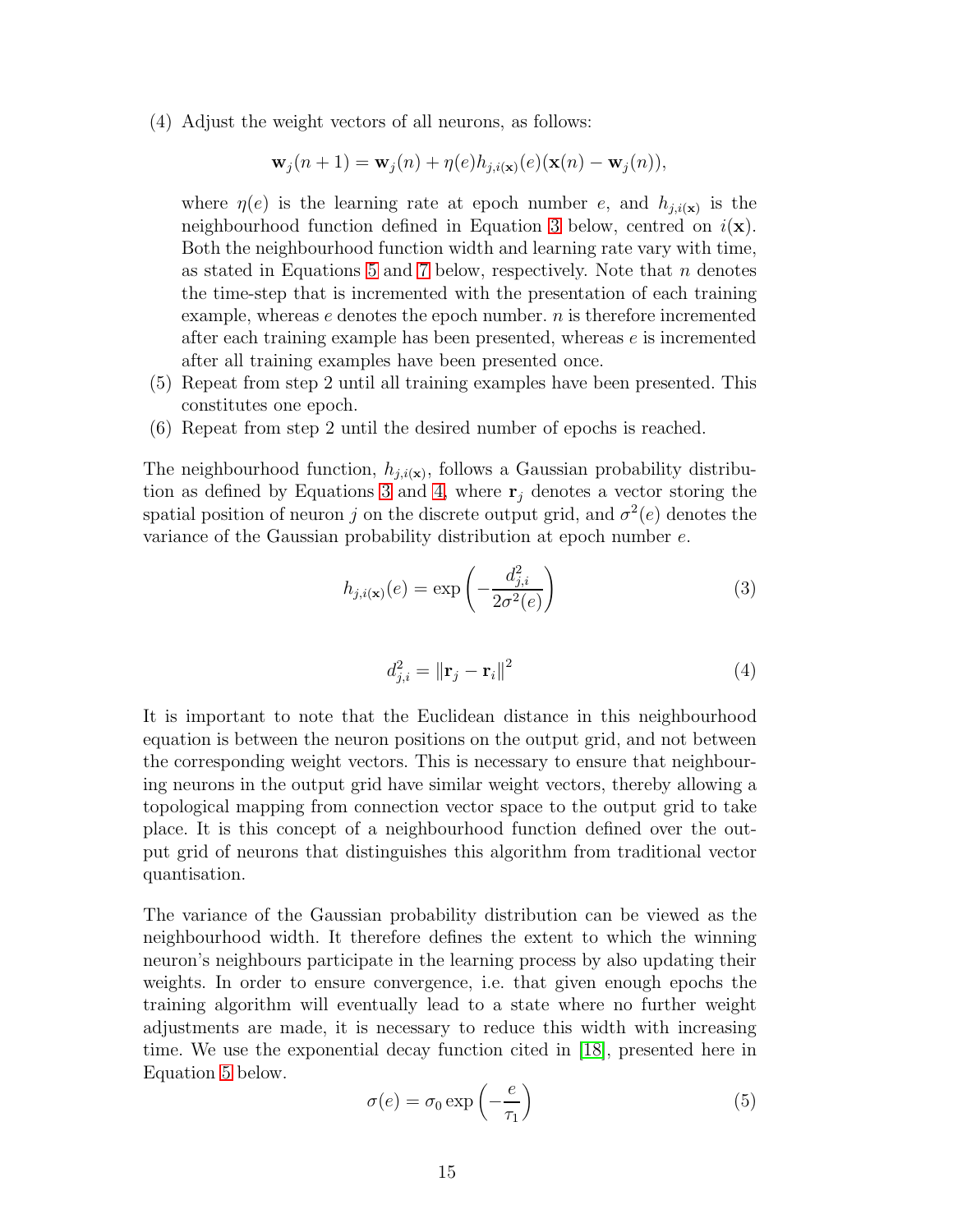As before, e denotes the epoch number;  $\sigma_0$  denotes the initial width / variance. For a square output grid of neurons, we have found it suitable to initialise the width to the length of one side of the square, e.g. in a 10-by-10 grid it would be initialised to 10.  $\tau_1$  is a time constant, which following advice in [\[18\]](#page-29-12) we define as in Equation [6.](#page-15-1)

<span id="page-15-1"></span>
$$
\tau_1 = \frac{1000}{\log(\sigma_0)}\tag{6}
$$

In addition, to ensure convergence the learning rate,  $\eta$ , should also decrease with time. We again use the exponential decay suggested in [\[18\]](#page-29-12), presented in Equation [7,](#page-15-0) where  $\eta_0 = 0.1$  is the initial learning rate, and  $\tau_2 = 1000$ .

<span id="page-15-0"></span>
$$
\eta(e) = \eta_0 \exp\left(-\frac{e}{\tau_2}\right) \tag{7}
$$

#### <span id="page-15-2"></span>3.1.1 Extracting Cluster Information through Labelling the SOM

.

After this process of unsupervised training, it is possible to use information about the attack types of connections in the training data in order to label the neurons on the SOM output grid, i.e. label the cluster centres with higher-level information. In this paper, the attacks in the training data are grouped into broad categories; each neuron is then labelled as representing one of these categories. Specifically, the 4 broad classes of attack type defined by MIT Lincoln Labs [\[27\]](#page-30-6) are used, as stated below:

- Denial-of-Service  $(DoS)$ : These are attacks designed to make some service accessible through the network unavailable to legitimate users. For example, a successful DoS attack against a Web server may make the pages stored on that server unavailable for a period of time.
- *Probe:* A Probe is a reconnaissance attack designed to uncover information about the network, which can be exploited by another attack. For example, a port scan connects to many different ports on a machine in order to determine which services that machine is running. An attacker could then look up known vulnerabilities in these services which he could exploit in a follow up attack.
- Remote-to-Local  $(R2L)$ : This is where an attacker with no privileges to access a private network attempts to gain access to that network from outside, e.g. over the internet. An example would be a dictionary attack to try and guess the password of a legitimate user.
- User-to-Root (U2R): Here, the attacker has a legitimate user account on the target network. However, the attack is designed to escalate his privileges so that he can perform unauthorised actions on the network, e.g. delete another user's files.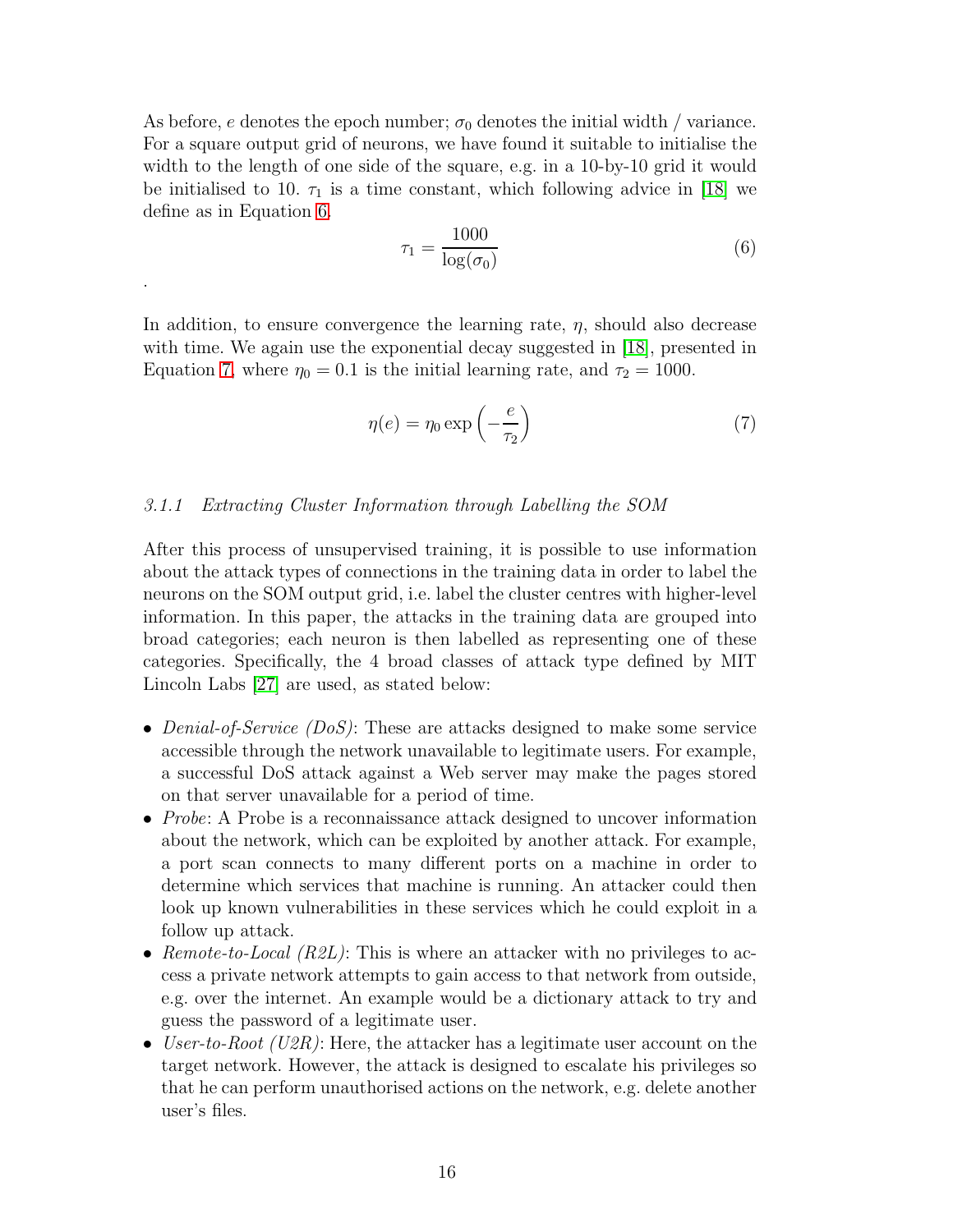It should be stressed that these 4 attack classes are broad, with each one encompassing many different named attacks. However, all of the attacks within a class have the same goal, and are also likely to use similar means to achieve that goal. Therefore, knowing which of these classes a (possibly new) attack belongs to tells the human security officer the purpose of the attack and the actions that it may involve.

The neurons of the trained SOM are labelled with these attack classes using the algorithm shown below:

- (1) Draw an attack connection vector from the training set, without replacement.
- (2) Find the winning neuron for that connection vector.
- (3) Add 1 to the count of the number of connection vectors of that class projected onto that neuron.
- (4) Repeat from 1 until all connection vectors in the training set have been presented.
- (5) Label each neuron with the most frequently occurring class of connection vectors that was projected onto it.

After labelling, when a new connection vector is projected onto the SOM then it is assigned to the attack class of the corresponding winning neuron.

# <span id="page-16-0"></span>3.1.2 Improving Attack Classification Performance Using Learning Vector Quantisation

Learning Vector Quantisation (LVQ) [\[24\]](#page-30-7) adjusts the weight vectors of the SOM after the initial unsupervised training. Initially, the neurons in the SOM are labelled with the attack classes they represent, as previously described in Section [3.1.1.](#page-15-2) After labelling, the weight vector of the winning neuron for each training example is adjusted as follows. If the winning neuron has the same attack class label as the connection vector, then the weight vector is moved towards that connection vector. Alternatively, if the winning neuron and connection vector have different class labels then the weight vector is moved away from the connection vector that has just been misclassified. This process repeats, looping through the whole training set several times. A full presentation of the algorithm is given below, adapted from the presentation given in [\[18\]](#page-29-12):

Present each labelled connection vector in the training set, one at a time. Let  $\mathbf{x}(n)$  denote the connection vector presented at time-step n, and let e denote the epoch number. At each time-step, make one of the following adjustments to the weight vector  $\mathbf{w}_{i(\mathbf{x}(n))}$  of the winning neuron  $i(\mathbf{x}(n))$ :

• If the class label of the winning neuron is the same as the class label of  $\mathbf{x}(n)$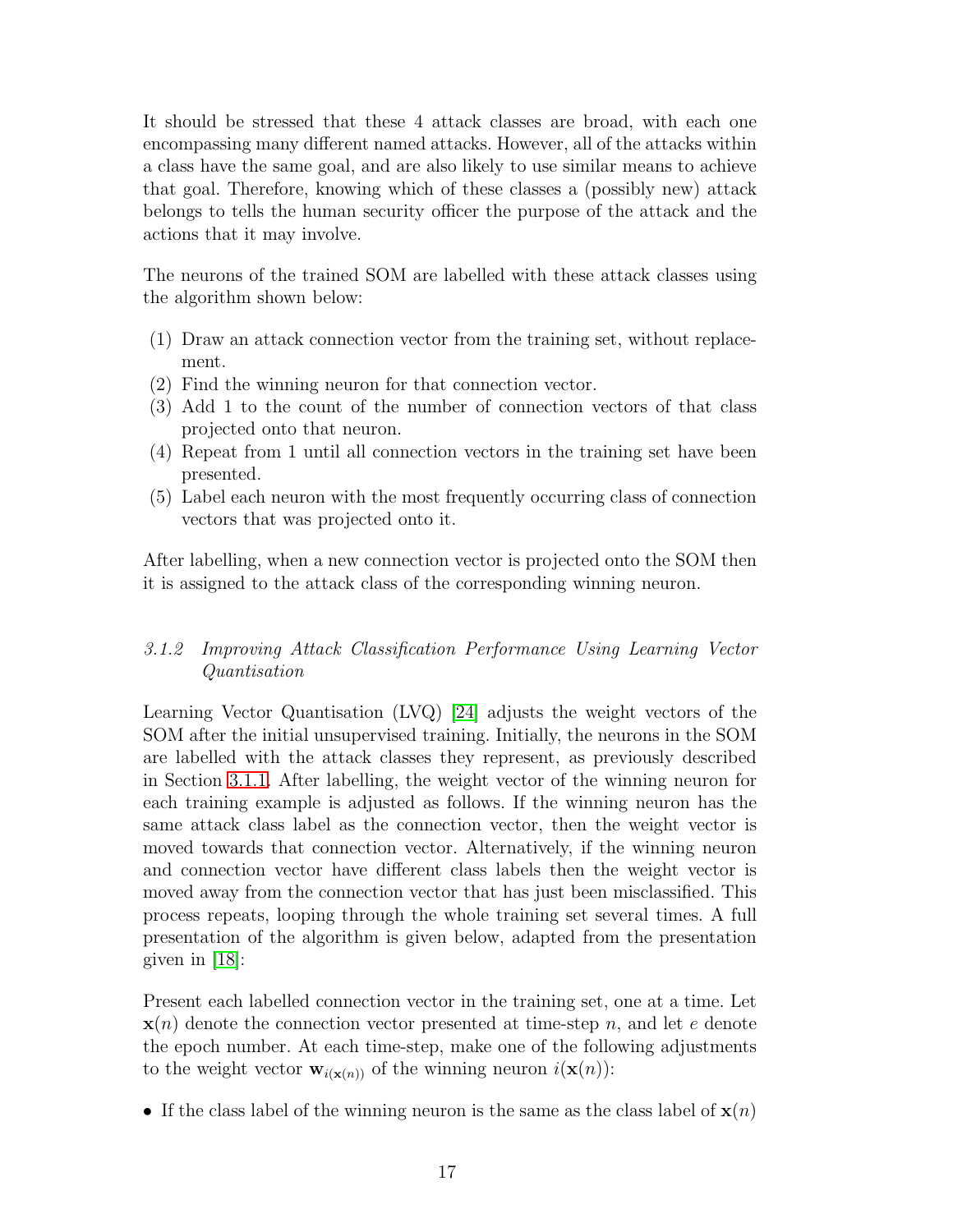then:

$$
\mathbf{w}_{i(\mathbf{x}(n))}(n+1) = \mathbf{w}_{i(\mathbf{x}(n))}(n) + \alpha_e \left[ \mathbf{x}(n) - \mathbf{w}_{i(\mathbf{x}(n))}(n) \right]
$$

• Alternatively, if the class label of the winning neuron is different to the class label of  $\mathbf{x}(n)$  then:

$$
\mathbf{w}_{i(\mathbf{x}(n))}(n+1) = \mathbf{w}_{i(\mathbf{x}(n))}(n) - \alpha_e \left[ \mathbf{x}(n) - \mathbf{w}_{i(\mathbf{x}(n))}(n) \right]
$$

The presentation of all training examples constitutes one epoch. The procedure is repeated for a specified number of epochs.  $\alpha_e$  denotes the learning rate at epoch number e, which must be greater than 0 and less than 1. It should decrease with increasing epochs, in order to ensure convergence.

The aim of LVQ is to reduce the number of misclassifications made on the connection vectors in the training set. It should be noted that it is a supervised learning procedure, as the class labels of the examples in the training set must be known. However, prior to LVQ, the weights of the SOM are trained in the normal unsupervised way. As far as we are aware, our system is the first IDS with a SOM component that makes use of LVQ.

#### 3.2 Motivation for using a SOM for attack type classification

A more conventional classifier, such as a Multi-Layer Perceptron, could have been trained to classify connection vectors into one of the 4 predefined broad attack classes. However, a SOM approach can be regarded as more flexible for several reasons. The first reason is that the operation of the SOM is very transparent compared to that of a Multi-Layer Perceptron. This is because a Multi-Layer Perceptron operates as a black box, making it very difficult to see why an anomalous connection vector is classified as being of a particular attack type. With a SOM, however, the results of the training process can easily be visualised by plotting the output grid of neurons and labelling them with attack classes. A new anomalous connection can then be projected onto this grid graphically, revealing which neurons and hence classes it is closest to.

Another advantage of the SOM is that it is not required that the attack connection vectors in the training data be grouped into predefined classes. This is because the initial training of the SOM is unsupervised. The SOM will therefore group similar attack connection vectors together without reference to class labels. It was decided to use 4 broad attack class labels throughout this paper for reasons of convenience during testing, and in order to facilitate a comparison of results with other works. However, a real implementation in an IDS may benefit from providing more fine grained information. This could be in the form of details of a sample of specific named attacks that the new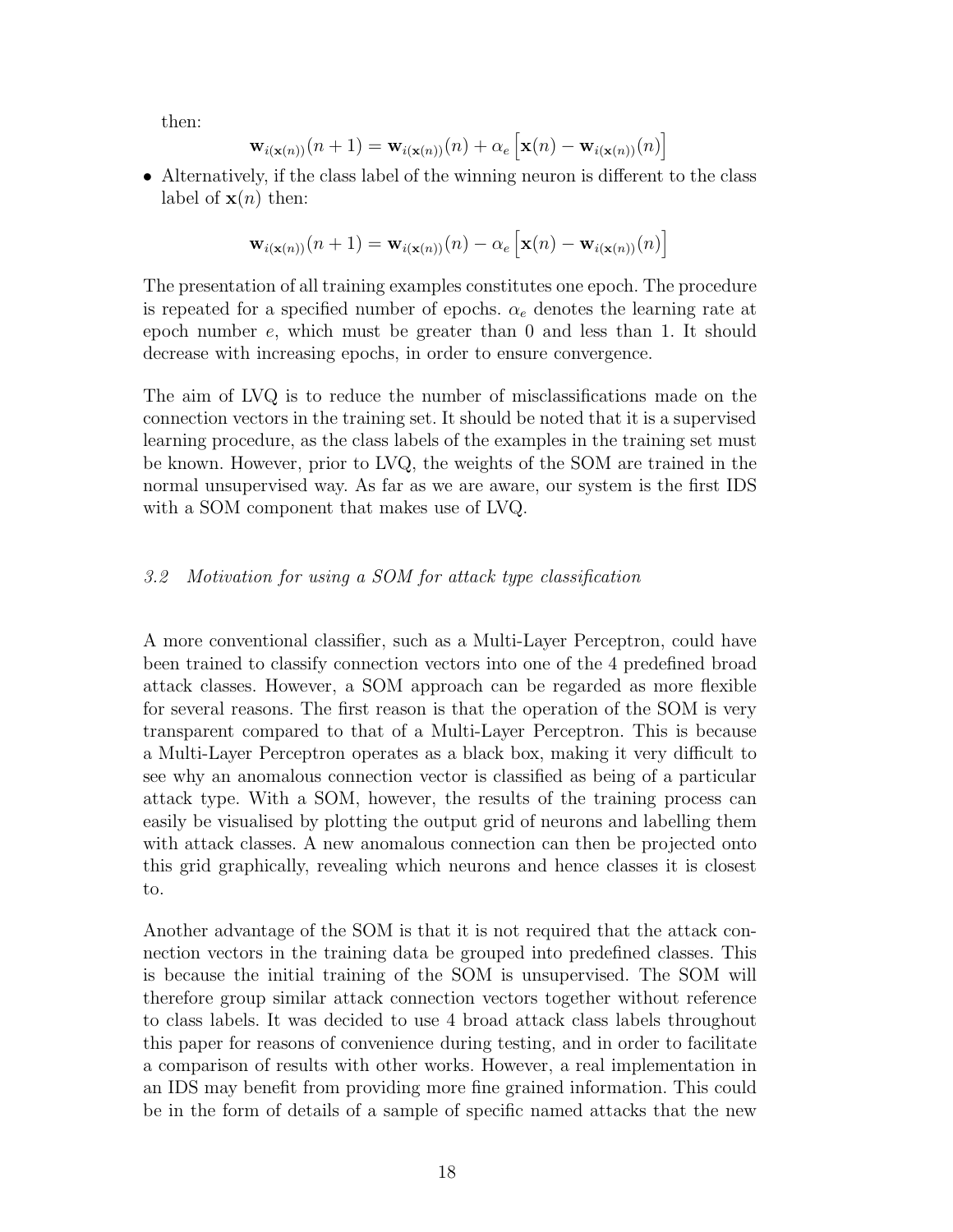anomalous connection was most similar to. A SOM approach could easily accommodate this, by recording a sample of which attacks in the training data were projected onto which neuron. Then, when a new anomalous connection was projected onto a neuron, details about other attacks that have been projected onto the same neuron could be presented to the human security officer. By looking at detailed information about those other attacks, it may be possible to infer some properties about the new attack. A Multi-Layer Perceptron, however, would be unable to do this. It should also be noted that the neurons of the SOM would only have to be labelled with a sample of the details of particular attacks; a list of every attack in the training data would not have to be permanently stored, saving considerable space over a simple nearest-neighbour approach.

# 4 Results

This section presents experimental results detailing the performance of our hybrid system on the "corrected" 10% version of the popular KDD 1999 Cup dataset [\[36\]](#page-31-1). This dataset consists of a set of preprocessed network connection records, each containing 41 features. The fact that the raw network traffic comprising this dataset has already been processed in order to compute statistics such as the number of failed login attempts makes this dataset a popular choice amongst IDS researchers, since it avoids the need for extensive preprocessing. For this reason, we do not address the preprocessing of raw network traffic data in this paper.

# 4.1 Choice of network features and description of detectors

# 4.2 Dataset description

The "corrected" KDD 1999 Cup dataset is supplied pre-partitioned into a training set consisting of (approximately):

- 56000 normal connections,
- 8000 DoS,
- 3300 Probe,
- 29 U2R,
- 110 R2L,

and a testing set containing (approximately):

• 19100 normal connections,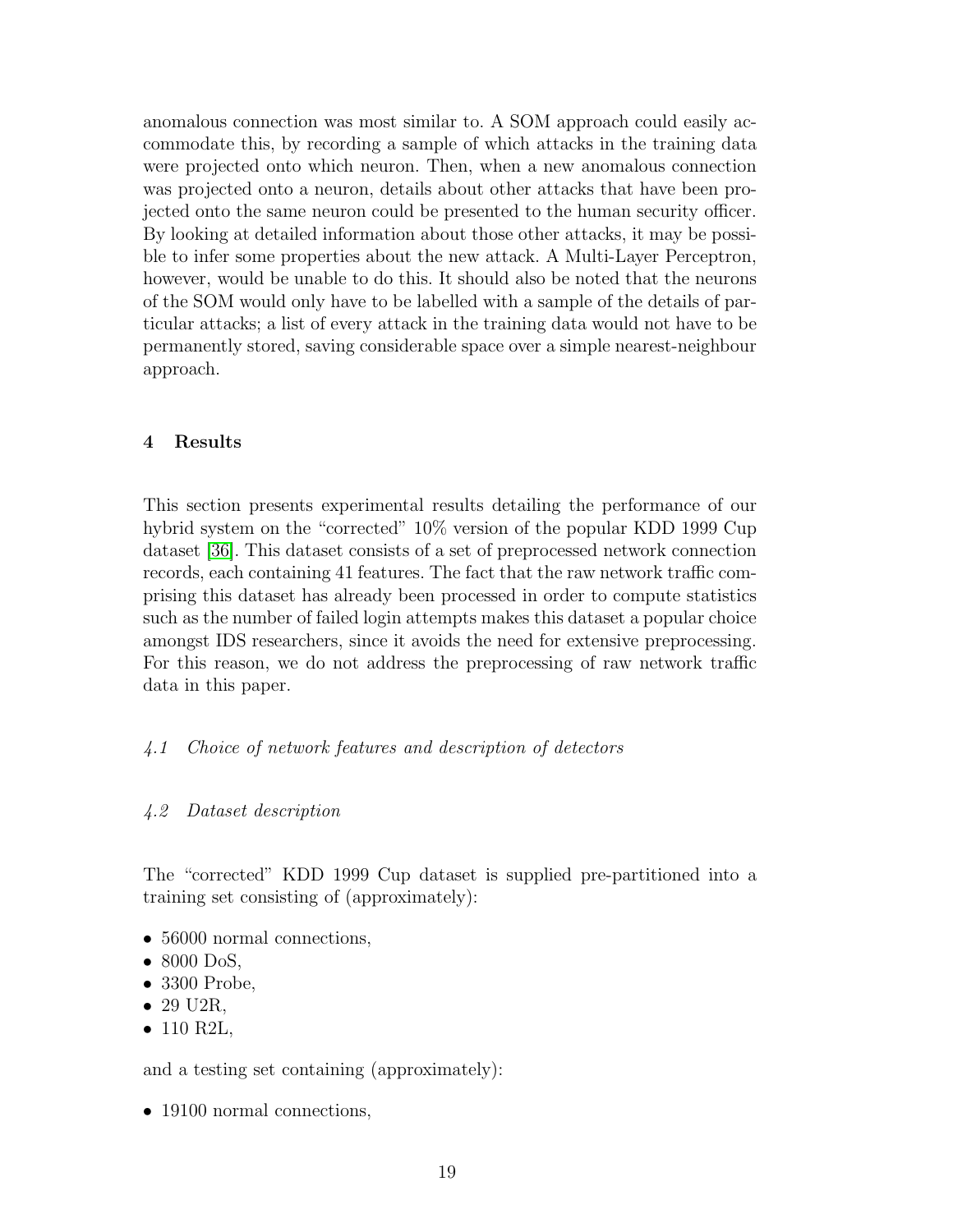- 73100 DoS.
- 2300 Probe,
- $\bullet$  19 U2R,
- 1000 R2L.

In order to facilitate comparison with existing systems, it was decided that this particular partitioning into training and testing sets should not be modified for the experimental analysis in this paper.

A list of the network features used from the dataset along with a specification of the detector genotype are provided in Appendix [A.](#page-26-0)

# <span id="page-19-0"></span>4.3 Anomaly Detection Performance

Results on the testing set for the artificial immune system anomaly detection component are shown in Table [2,](#page-20-0) averaged over 50 runs. This experiment focussed on varying the objective weights; the authors' previous work [\[31\]](#page-30-8) has explored the effect of varying the population size of the detector generation algorithm.

The following parameter settings were held constant throughout:

- population size of 1600,
- steady-state genetic algorithm executed for 50000 iterations,
- crossover rate  $= 1.0$ ,
- mutation rate  $= 1/L$ , where L is the number of fields in the detector genotype.

When interpreting these results, it is crucial to understand that although attack detection performance is listed by attack class, the artificial immune system component simply classifies each connection as normal or anomalous, with no regard to class division between anomalous connections. However, the results are presented broken down into attack classes, since this reveals the anomaly detection performance on different kinds of attacks.

For all of the weight settings, the resulting false positive rate (number of normal connections misclassified) was very low, never stepping above 0.6%. This was achieved in part due to the fact that at the end of detector generation, our algorithm destroys any detectors that still match any normal connection vectors in the training data. Such a low false positive rate is highly desirable, since it avoids overwhelming a security officer with false alarms.

The general trend in the results is that increasing the weight of  $obj<sup>1</sup>$  increases the anomalous connection detection performance. This is intuitive, since  $\omega b_i^1$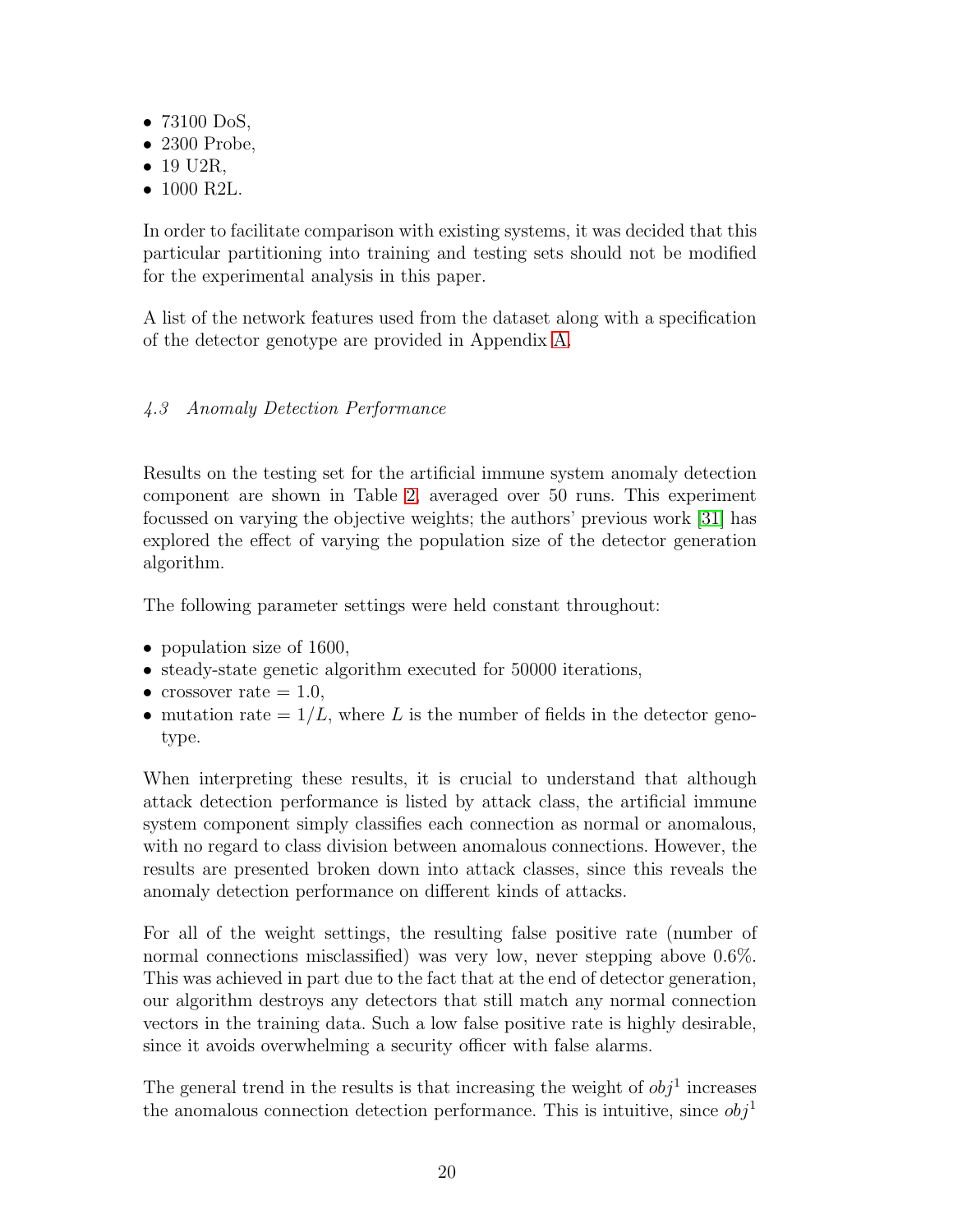| $obj^1$<br>weight | $obj^2$<br>weight | Normal | <b>DoS</b> | Probe | U2R      | R2L   |
|-------------------|-------------------|--------|------------|-------|----------|-------|
| 0.1               | 0.9               | 99.7%  | 59.2%      | 39.1% | 42.3%    | 9.8%  |
| 0.2               | 0.8               | 99.6%  | 71.1%      | 41.9% | 47.7%    | 12.3% |
| 0.3               | 0.7               | 99.6%  | 67.3%      | 54.4% | 50.6%    | 13.1% |
| 0.4               | 0.6               | 99.6%  | 81\%       | 54.3% | $52.1\%$ | 10.9% |
| 0.5               | 0.5               | 99.5%  | 91%        | 63.4% | 58%      | 12.8% |
| 0.6               | 0.4               | 99.4%  | 96.9%      | 68.5% | 58.4%    | 12.5% |
| 0.7               | 0.3               | 99.5%  | 94.9%      | 71.8% | 58.9%    | 12%   |
| 0.8               | 0.2               | 99.5%  | 96.9%      | 67.4% | 58%      | 11.4% |
| 0.9               | 0.1               | 99.5%  | 98.9%      | 65.4% | 60.3%    | 11.6% |

Table  $\overline{2}$ 

<span id="page-20-0"></span>Anomaly detection performance by the artificial immune system on the "corrected" KDD99 test set.

is to minimise the number of conditions in the detector IF-THEN matching rule. A rule with fewer conditions will be able to match more connection vectors in total, thereby allowing it to match more attack connection vectors. The results also show that there is not a substantial difference in performance between different settings of  $obj^1 > 0.5$ .

# <span id="page-20-1"></span>4.4 Classification of Detected Attacks

This section reports the attack classification performance of the SOM. The task here is not to distinguish between normal and anomalous; that is handled by the artificial immune system. Instead, given an anomalous connection that has already been detected, the job of the SOM is to classify the anomaly into one of the 4 attack types.

The following parameters of the SOM training algorithm were used throughout:

- Square output grid topology,
- 2000 epochs of training,
- $\eta_0 = 0.1$ ,
- $\sigma_0 =$  length of one side of output grid.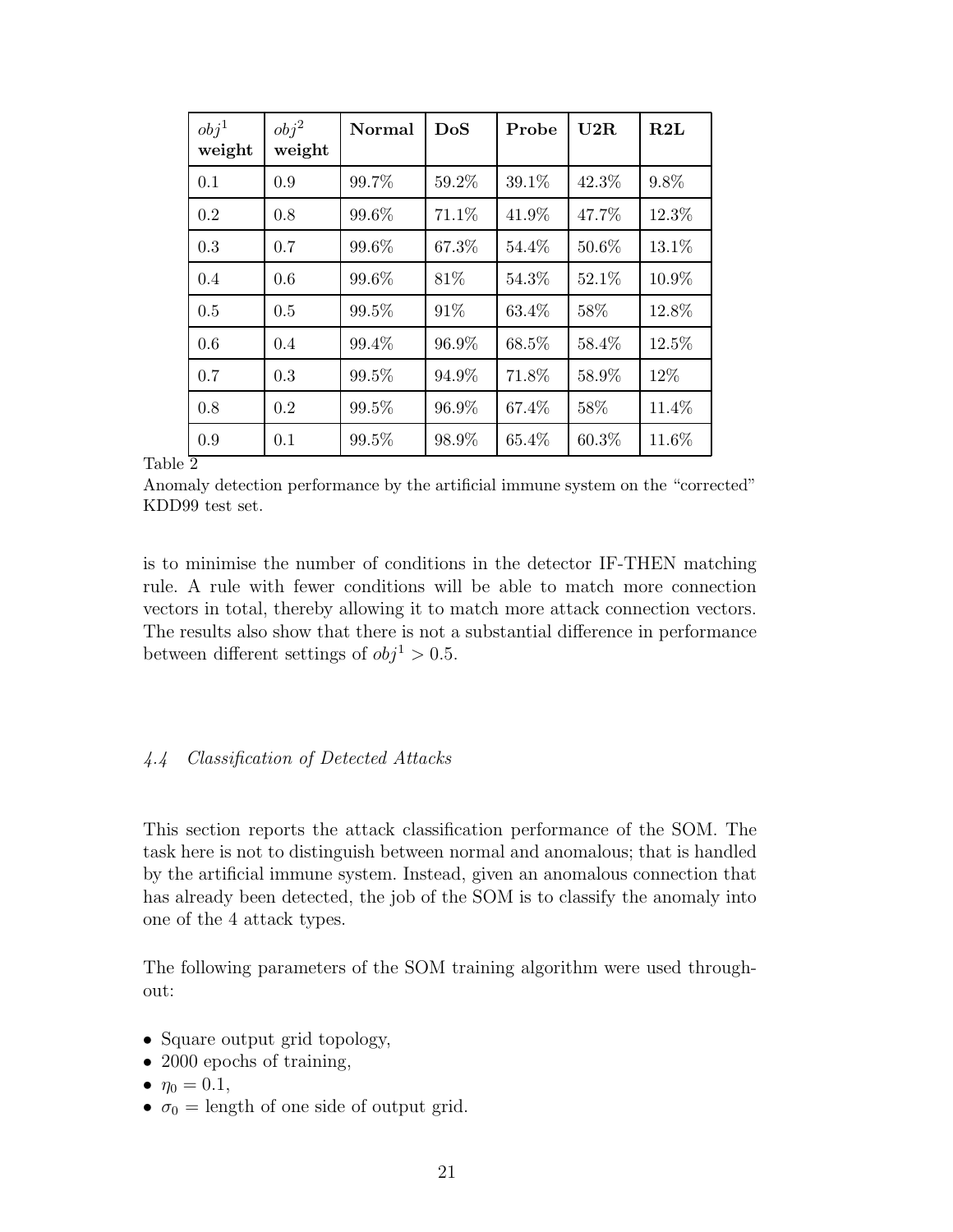# 4.4.1 Varying the Size of the Output Grid

Table [3](#page-21-0) shows the results of varying the size of the output grid, averaged over 2 runs. It should be noted that the only stochastic element of the SOM training algorithm is the initialisation of the neurons' weight vectors. However, the training algorithm is known to be quite insensitive to the setting of this [\[20\]](#page-30-9). Furthermore, any suboptimal training results due to a poor initialisation would become apparent as a topological defect in the final mapping between connection vector space and the output grid of neurons, allowing such poor runs to be discarded. For these reasons, it is not essential to repeat this experiment for a large number of times, as would be the case with, say, the back-propagation training algorithm.

| Output<br>grid<br>size | DoS    | Probe  | U2R    | R2L    |
|------------------------|--------|--------|--------|--------|
| $5$ -by- $5$           | 99.13% | 96.32% | $0\%$  | 99.83% |
| $7$ -by- $7$           | 99.90% | 93.46% | 28.95% | 34.84% |
| $10$ -by-<br>10        | 99.57% | 99.62% | 55.76% | 35.89% |
| $15$ -by-<br>15        | 99.91% | 93.18% | 21.05% | 37.66% |

#### Table 3

<span id="page-21-0"></span>Attack classification performance by SOMs of varying sizes on the test set.

The results show that a SOM with a small 5-by-5 output grid of neurons produced very good correct classification scores of 99.13%, 96.32% and 99.83% on the DoS, Probe and R2L attack classes, respectively. The reason for the 0% score for the U2R class was discovered by examining a plot of the labelled output grid, which revealed that no neurons were labeled as U2R. A further examination of the winning neurons for test examples of this class revealed that they were all labelled as R2L, i.e. that U2R attacks are misclassified as R2L. This is somewhat intuitive, since both of these types of attack involve a user attempting to gain unauthorised access to a system. The difference between them is that in an R2L attack the attacker is operating from outside the network, whereas in a U2R attack he is operating from within it.

Using a larger output grid, i.e. more neurons, allows some neurons to be labelled as representing the U2R class. For example, in a 7-by-7 grid, 28.95% of the U2R attack connections were correctly classified. When the grid size was increased to 10-by-10, the classification performance for this type of attack improved further to 55.76%. Unfortunately, classification performance for the R2L class decreases substantially with these larger grid sizes, being close to 35% in both cases. An analysis of the winning neurons for the test R2L con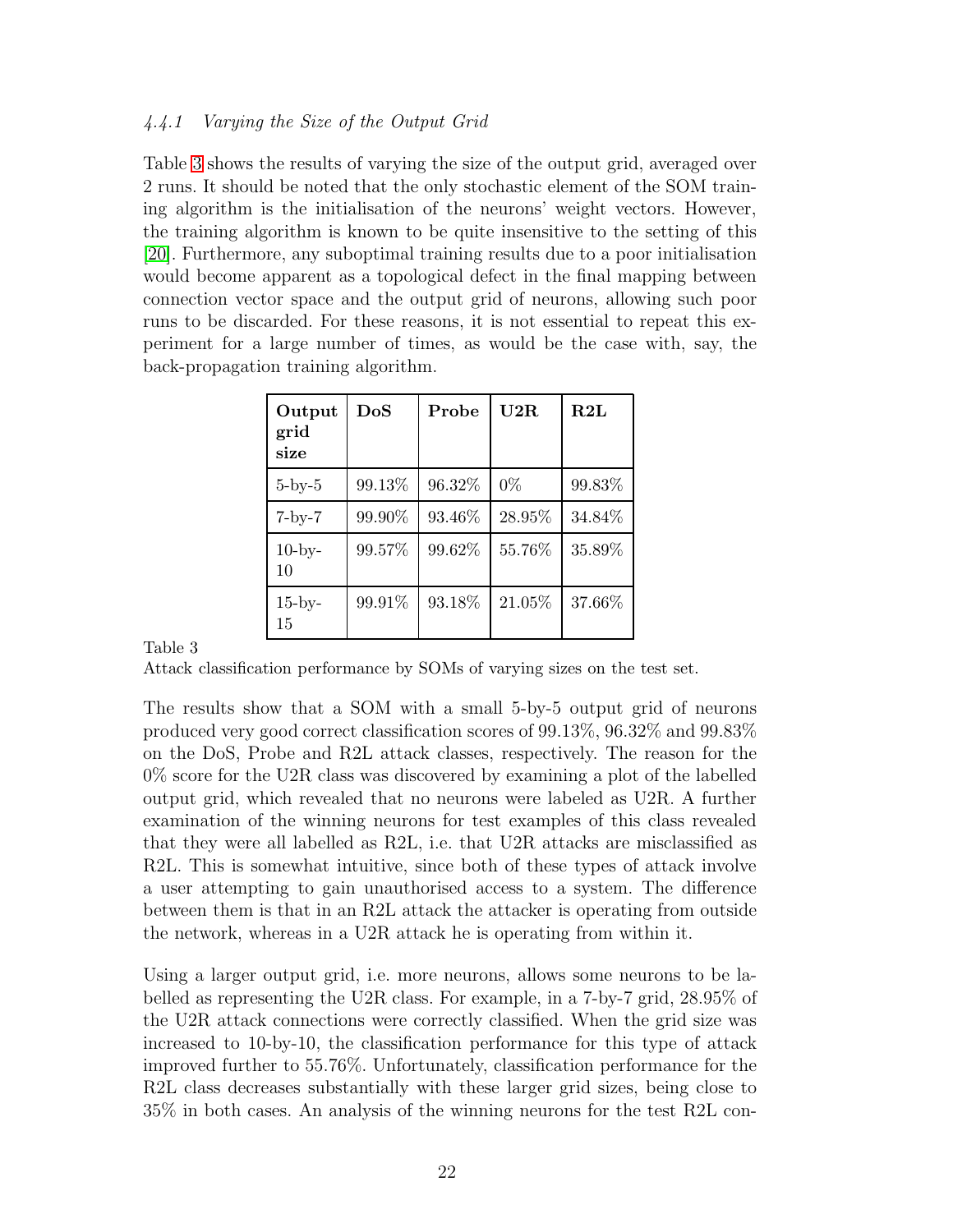nection vectors revealed that many of the vectors were being projected onto neurons labelled as U2R. This therefore leads to the conclusion that there is an inherent trade-off in the ability to classify the two attack types correctly, with the 5-by-5 SOM forcing this trade-off to be taken to the extreme. It may be possible to remove this trade-off by using additional properties of network connections to discrminate between the classes.

From Table [3,](#page-21-0) the best compromise seems to be to use a grid of size 10-by-10 (for which a plot of the labelled output grid is provided in Figure [3\)](#page-22-0). This is because this size performs better than a 7-by-7 grid in all attack classes, except for DoS. However, the difference between their DoS scores is only 0.33%. Although a 5-by-5 grid achieves a very high score for the R2L class, it achieves  $0\%$  on the U2R class. It would therefore be unwise to use such a system, as it would leave the network completely vulnerable to these kinds of attack.



<span id="page-22-0"></span>Fig. 3. The labelled output grid of neurons for a trained 10-by-10 SOM. The circles represent Probe, the  $+$ 's DoS, the triangles R2L and the x's U2R.

# 4.4.2 Testing the LVQ Algorithm

The aim of this experiment was to determine whether or not an application of the LVQ algorithm after SOM training improves classification performance in this domain. Such a study is novel, as we are unaware of any other works that have applied LVQ in the intrusion detection domain.

Before applying LVQ, the SOM is trained in the usual manner. The nodes are then labelled, and the LVQ algorithm described in Section [3.1.2](#page-16-0) is applied.

Table [4](#page-23-0) shows the effect of applying the LVQ algorithm to a SOM with an output grid of size 10-by-10. Recall that the results in Table [3](#page-21-0) revealed this size grid to yield a good compromise between correctly classifying the different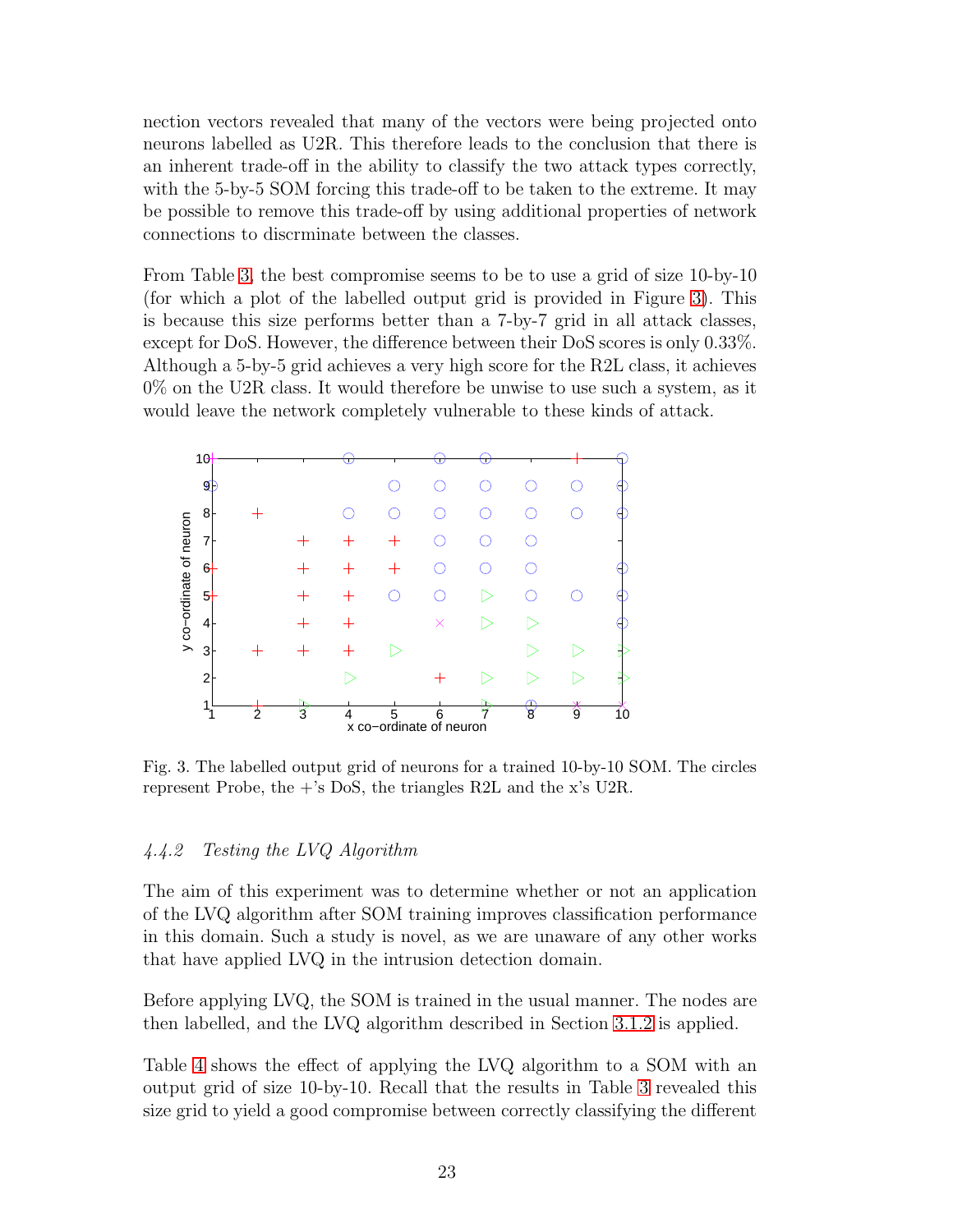types of attacks. The LVQ algorithm is applied for 10 epochs, with the initial learning rate varied as specified in the table. The learning rate is reduced by a half at the end of each epoch.

| Initial<br>learning<br>rate $\eta_0$ | DoS    | Probe   | $_{\rm U2R}$ | R2L    |
|--------------------------------------|--------|---------|--------------|--------|
| (no<br>0<br>LVQ                      | 99.57% | 99.62%  | 55.76%       | 35.89% |
| 0.2                                  | 99.92% | 94.46\% | 59.21%       | 41.49% |
| 0.4                                  | 99.90% | 99.47\% | 28.95%       | 44.13% |
| 0.6                                  | 99.90% | 99.39%  | 19.74%       | 99.77% |
| 0.8                                  | 99.89% | 99.49%  | 2.63%        | 99.79% |

Table 4

<span id="page-23-0"></span>Attack classification performance for a 10-by-10 SOM after an application of the LVQ algorithm.

It can be seen from the results that adjusting the initial learning rate for the LVQ algorithm allows the trade-off between classifying the U2R and R2L attacks to be set. Setting a higher initial learning rate favours correct classification of R2L attacks, while a lower initial learning rate favours correct classification of the U2R attacks. The reason for this is that there are many more examples of R2L connections in the training set than their are U2R (110 versus 29). If there are more examples of one class then the LVQ algorithm will bias the improvement in classification performance towards that class. This follows from the fact that the standard LVQ algorithm treats each training example equally, and adjusts the SOMs weights to improve classification performance on each such example in turn. Therefore, the sum of the weight changes made by LVQ over all training examples will be biased towards the most frequently occurring class.

A good compromise between detecting the different types of attacks was obtained with an initial learning rate of 0.2. Compared to not using vector quantisation, this gives a 3.45% improvement in classification performance on U2R attacks, and a 5.6% improvement on R2L attacks. For DoS, the improvement is marginal at 0.35%, while for Probe there is a decrease of 5.16%. However, there is still a net improvement in classification performance across all attack types of 4.24%. Furthermore, it can be argued that the improvement in classifying U2R and R2L attacks is more important pragmatically than the decrease in classification performance of Probe attacks, since Probe attacks were still correctly classified 94.46% of the time.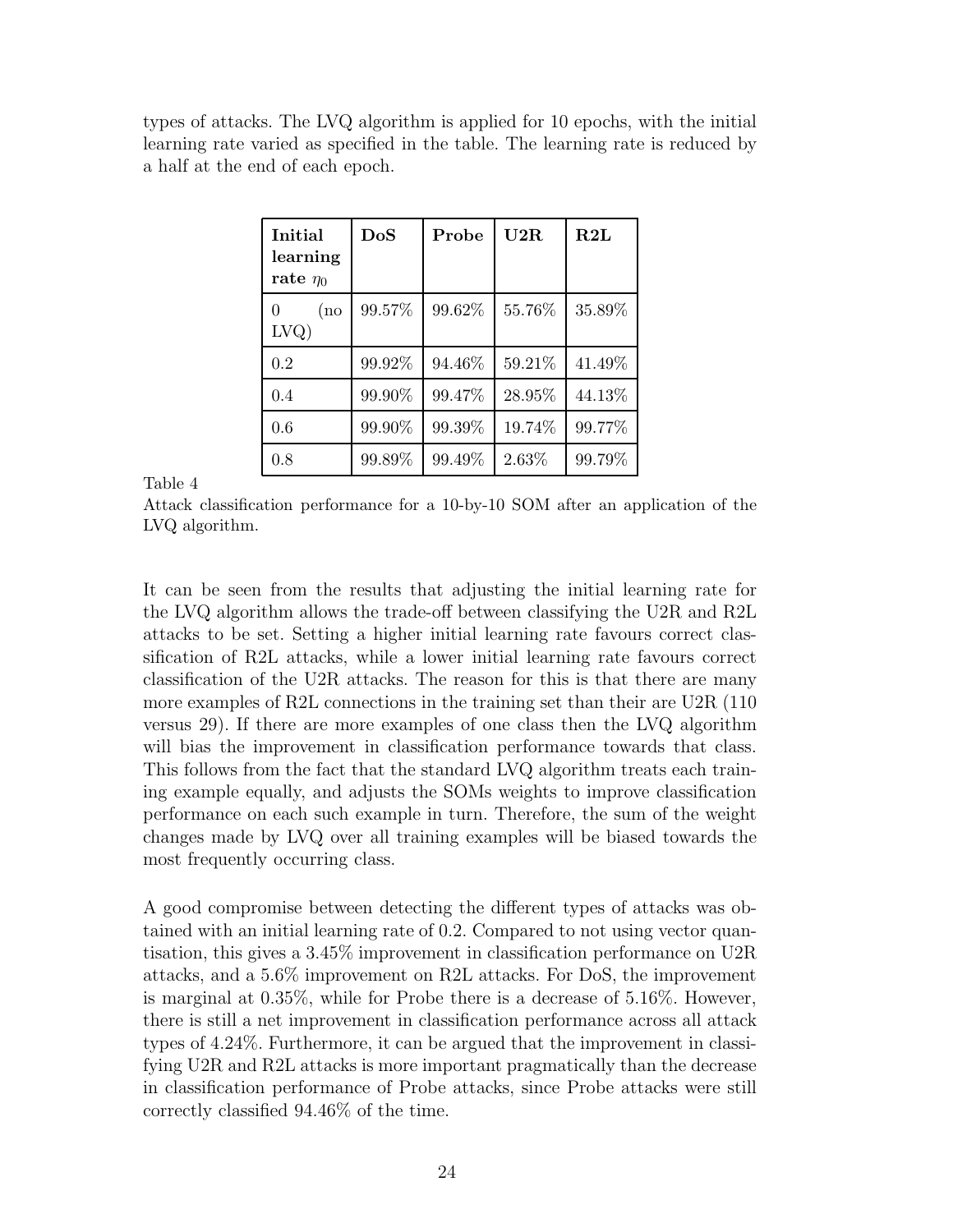# 4.5 Overall Performance

Results are presented in Table [5](#page-25-0) that compare the overall (detection and classification) performance of the hybrid system to that of two monolithic systems chosen from the literature. These are a recent work that uses a 3-layer hierarchy of SOMs for both attack detection and classification on the same 10% dataset [\[20\]](#page-30-9), and the winning entry from the KDD 1999 Cup competition [\[30\]](#page-30-10). The first system was chosen because it also uses a SOM, while the second was chosen as a standard benchmark reference result.

It should be remarked that a plethora of other techniques have been applied to the KDD 1999 Cup dataset, including, for example, hybrid machine learning techniques [\[32\]](#page-30-11), genetic programming [\[34\]](#page-31-2), and an anomaly detection scheme based on Principle Components Analysis [\[33\]](#page-30-12). Likewise, various artificial immune system approaches have also been applied (of which a comprehensive review can be found in  $[22]$ , including a recent use of the negative selection algorithm described in [\[17\]](#page-29-13). However, it is unfortunately not easy to directly compare the performance of our system to these approaches, since their authors each calculate performance in a different way. In particular, the traditional approach from the original KDD competition of considering performance on the 4 attack classes separately is often not used; instead, all attack types are often treated homogeneously, or they are grouped in a different manner. Consequently, it was only possible to compare the performance of our system to those where the authors report the same performance statistics, from which the most relevant have been selected.

Following from the results presented in Sections [4.3](#page-19-0) and [4.4,](#page-20-1) the following parameter settings were chosen for the hybrid system:

- Objective weights of 0.6 & 0.4 (for  $obj^1$  and  $obj^2$ , respectively) for anomaly detector generation,
- a SOM grid of size 10-by-10,
- an initial learning rate of 0.2 for LVQ.

The overall detection and classification performance was then computed accordingly from Tables [2](#page-20-0) and [4,](#page-23-0) i.e. by multiplying the detection rate from Table [2](#page-20-0) with the classification rate from Table [4.](#page-23-0)

The results show that the hybrid system is better at detecting and classifying DoS and U2R attacks than the 3 layer hierarchy of SOMs. Furthermore, a lower false positive rate is also obtained; this may be because of a divide-andconquer advantage in separating detection from classification. This enables the anomaly detection component of the hybrid system, in the form of the artificial immune system, to concentrate on having a low false positive rate without having to learn to (sub)classify attacks. Likewise, the SOM component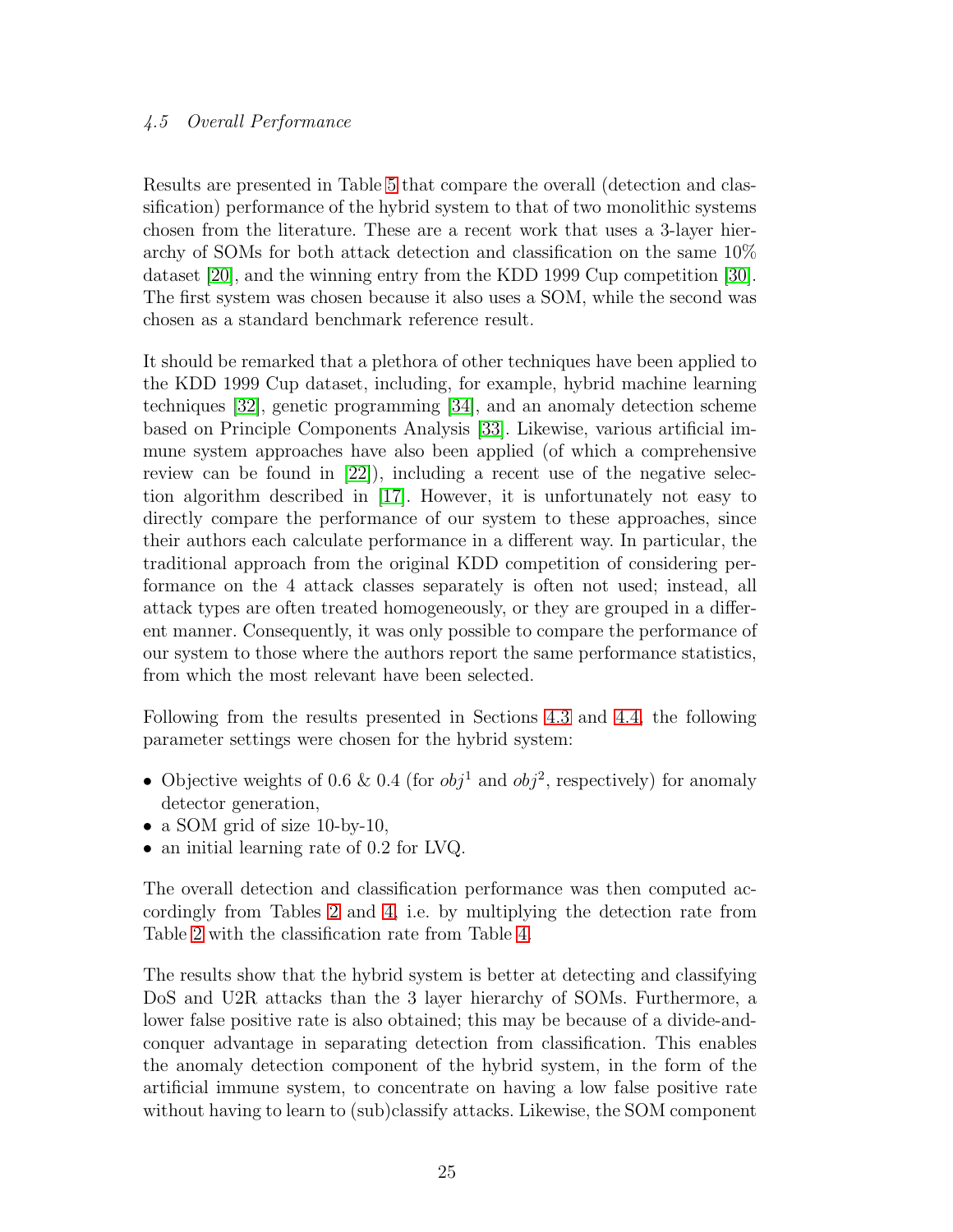| Approach                                                 | <b>Normal DoS</b> |        | Probe  | U2R   | R2L     |
|----------------------------------------------------------|-------------------|--------|--------|-------|---------|
| Hybrid artificial<br>immune system<br>and SOM            | 99.4%             | 96.8%  | 64.7\% | 34.6% | $5.2\%$ |
| of<br>Hierarchy<br>SOMs (3 layers)<br>$\left[ 20\right]$ | $95.4\%$          | 95.1\% | 64.3\% | 10.0% | $9.9\%$ |
| Winning<br>entry<br>from KDD 1999<br>$Cup$ [30]          | 99.5%             | 83.3%  | 97.1%  | 13.2% | $8.4\%$ |

Table 5

<span id="page-25-0"></span>Comparing the performance of our hybrid system to a monolithic hierarchy of SOMs [\[20\]](#page-30-9) and to the winning entry from the KDD 1999 Cup competition [\[30\]](#page-30-10).

can be trained solely to classify different kinds of attacks, without having to also learn the difference between normal and anomalous.

When comparing results with the winning entry from the KDD 1999 Cup competition, it should be noted that both the hybrid system and the hierarchy of SOMs were tested only on the 10% version of the full dataset. However, many researchers test their systems on this same 10%, making it a reasonable portion of the dataset to use. Bearing this in mind, the results show that the hybrid system is better at detecting and classifying DoS (96.8% versus 83.3%) and U2R (34.6% versus 13.2%) attacks than the winning entry. In addition, the false positive rates of both systems are similar.

However, the winning entry is better at detecting and classifying Probe (97.1% versus 64.7%) and R2L (8.4% versus 5.2%). Using more features in the connection vectors may help to improve the performance of the hybrid system on these attacks. Finally, the fact that the winning entry also has low detection and classification rates for U2R and R2L attacks suggests that such attacks are indeed problematic for intrusion detection systems. In addition, if classification of these two attack types is considered a trade-off, as previously discussed, then the results of the hybrid system are favourable. This is because the hybrid system is 2.6 times better at detecting U2R attacks, whereas the winning entry is only 1.6 times better at detecting R2L attacks.

# 5 Conclusion

The main contribution of this paper has been to propose a hybrid IDS that combines pure anomaly detection with the provision of higher-level information about the detected anomalies. At present, this information takes the form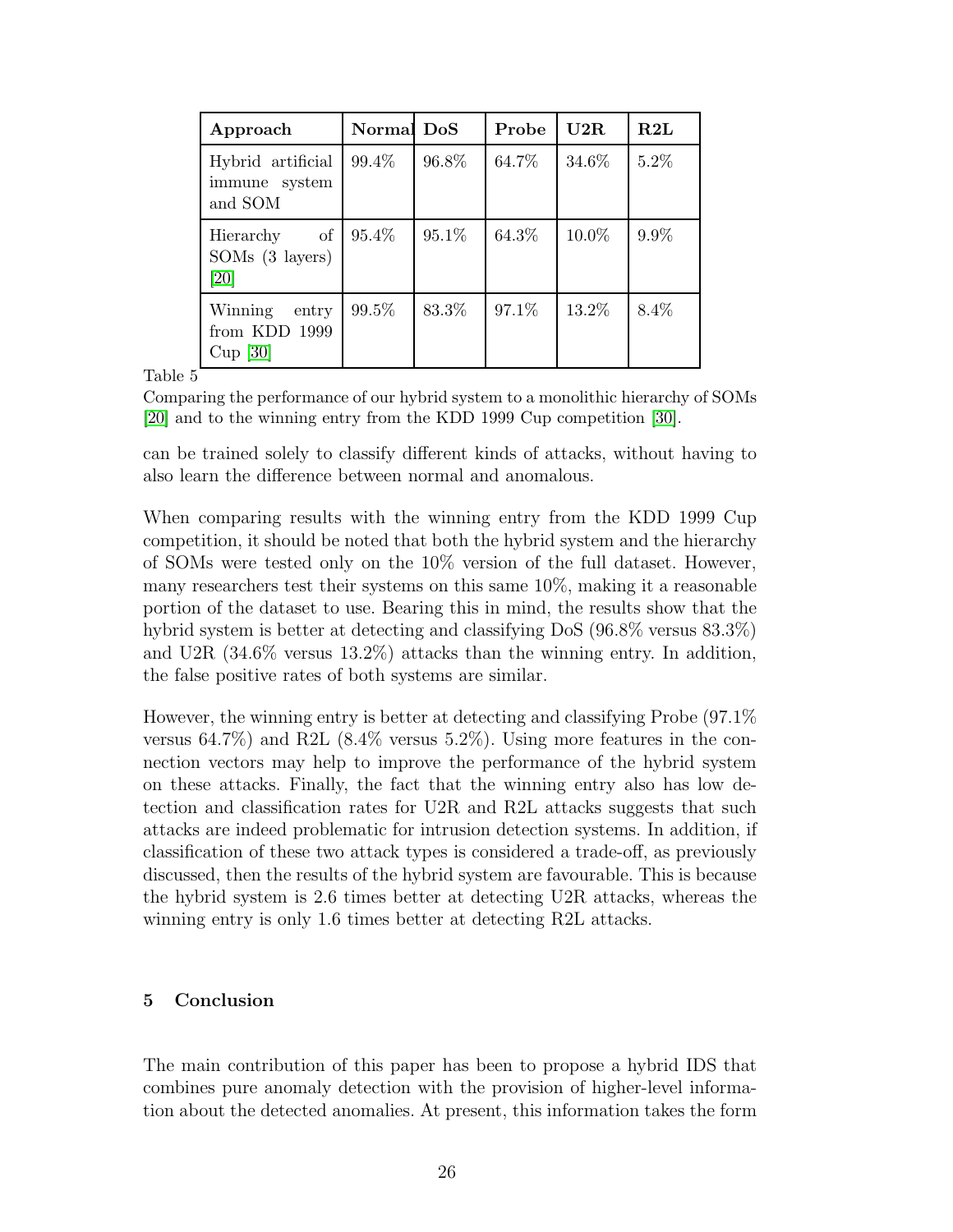of the broad attack type. However, other sorts of information are possible, such as a list of specific example attacks that the anomaly is most similar to. By contrast, other works that propose an anomaly detection based IDS typically only provide low-level output. This low-level output is usually a binary score indicating whether a connection is anomalous or not. However, such low-level information leaves a security officer with much work to do to find out the possible actions and consequences of an attack.

The key feature and novelty of the system presented in this paper is the use of separate components for anomaly detection and attack classification. Detection is about recognising that a connection is anomalous, while classification is about determining the broad attack type of the connection. The advantage of using separate components is that in the first stage, the system is able to perform pure anomaly detection. In other words, examples of specific attacks are not required for attack detection, thereby avoiding biasing the system towards only detecting variants of known attacks. This is important, given the rate at which new attacks are developed. This approach should be contrasted with the misuse based approach that looks for signatures of known attacks, since such systems cannot detect attacks for which a signature is not present.

Comparing the performance of the system described in this paper to a sample of other works on the KDD 1999 Cup dataset has shown favourable false positive and attack classification results. It would be valuable in future to consider the attack detection rate on novel attacks only, since the use of anomaly detection may provide a further advantage against such attacks. Finally, regarding the nature-inspired techniques used in our system, the system presented here is the first to combine an artificial immune system with another technique at runtime as part of a hybrid IDS.

# Acknowledgements

This research was conducted while both authors were members of the School of Computer Science, University of Birmingham. The first author was funded by the MSc. Natural Computation programme at the University of Birmingham.

#### <span id="page-26-0"></span>A Detector Genotype for the KDD 1999 Cup Dataset

The 18 features shown in Table [A.1](#page-27-0) were selected for use from the KDD 1999 Cup dataset. A clustering process was performed on the discrete and real-valued fields in order to reduce the size of the detector search space and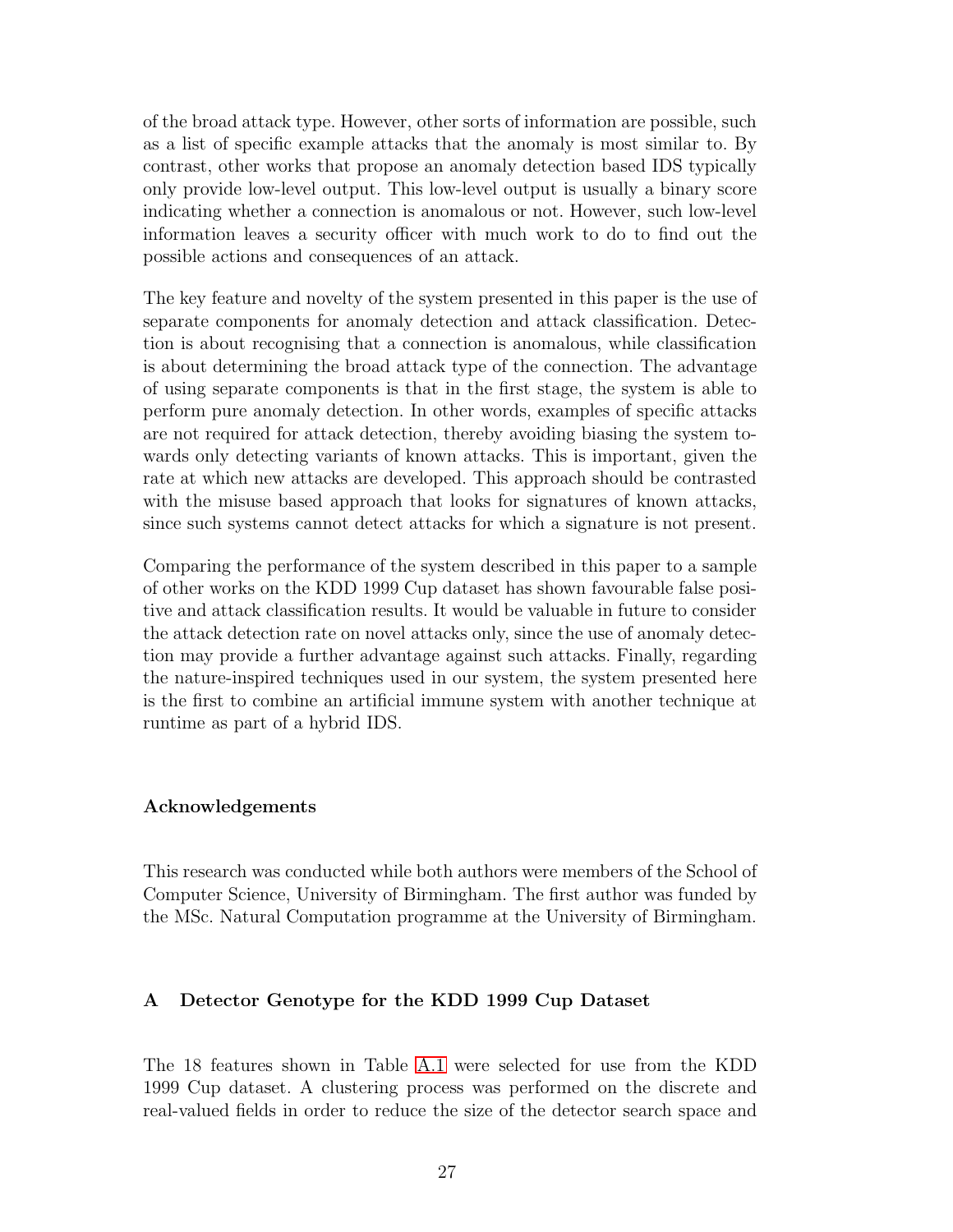increase detector generality, as previously discussed in Section [2.2.1.](#page-8-0) This clustering was carried out using the standard equal-frequency binning algorithm, which divides the values observed in the training data into a number of bins, such that approximately the same number of training records are placed in each bin. The number of bins used for each feature is shown in the third column of Table [A.1.](#page-27-0)

| Feature                                                 | Datatype    | Number of bins |
|---------------------------------------------------------|-------------|----------------|
| Connection duration                                     | integer     | 8              |
| Protocol type                                           | categorical | N/A            |
| Port category                                           | integer     | 9              |
| Number of urgent packets                                | integer     | 3              |
| Number of "hot" indicators in packet contents           | integer     | 3              |
| Number of failed login attempts                         | integer     | 3              |
| Whether the user is logged in successfully              | binary      | N/A            |
| Whether a root shell was obtained                       | binary      | N/A            |
| Whether the command "su root" was attempted             | binary      | N/A            |
| Number of file creation operations                      | integer     | $\overline{4}$ |
| Number of open shell prompts                            | integer     | 3              |
| Whether the login username belongs to the "hot list"    | binary      | N/A            |
| Whether the login is to a guest account                 | binary      | N/A            |
| Number of connections to same host in past 2 seconds    | integer     | 10             |
| $%$ of connections to same port in past 2 seconds       | real        | 3              |
| $%$ of connections to different ports in past 2 seconds | real        | 3              |
| $%$ of connections to different hosts in past 2 seconds | real        | 3              |

Table A.1

<span id="page-27-0"></span>Network features used from KDD 1999 Cup Dataset.

Given this choice of network features, a detector genotype is then of the following form:

- (1) Lower bound on the connection duration,
- (2) upper bound on the connection duration,
- (3) protocol type,
- (4) port category,
- (5) connection from/to same host/port?,
- (6) lower bound on number of urgent packets,
- (7) upper bound on number of urgent packets,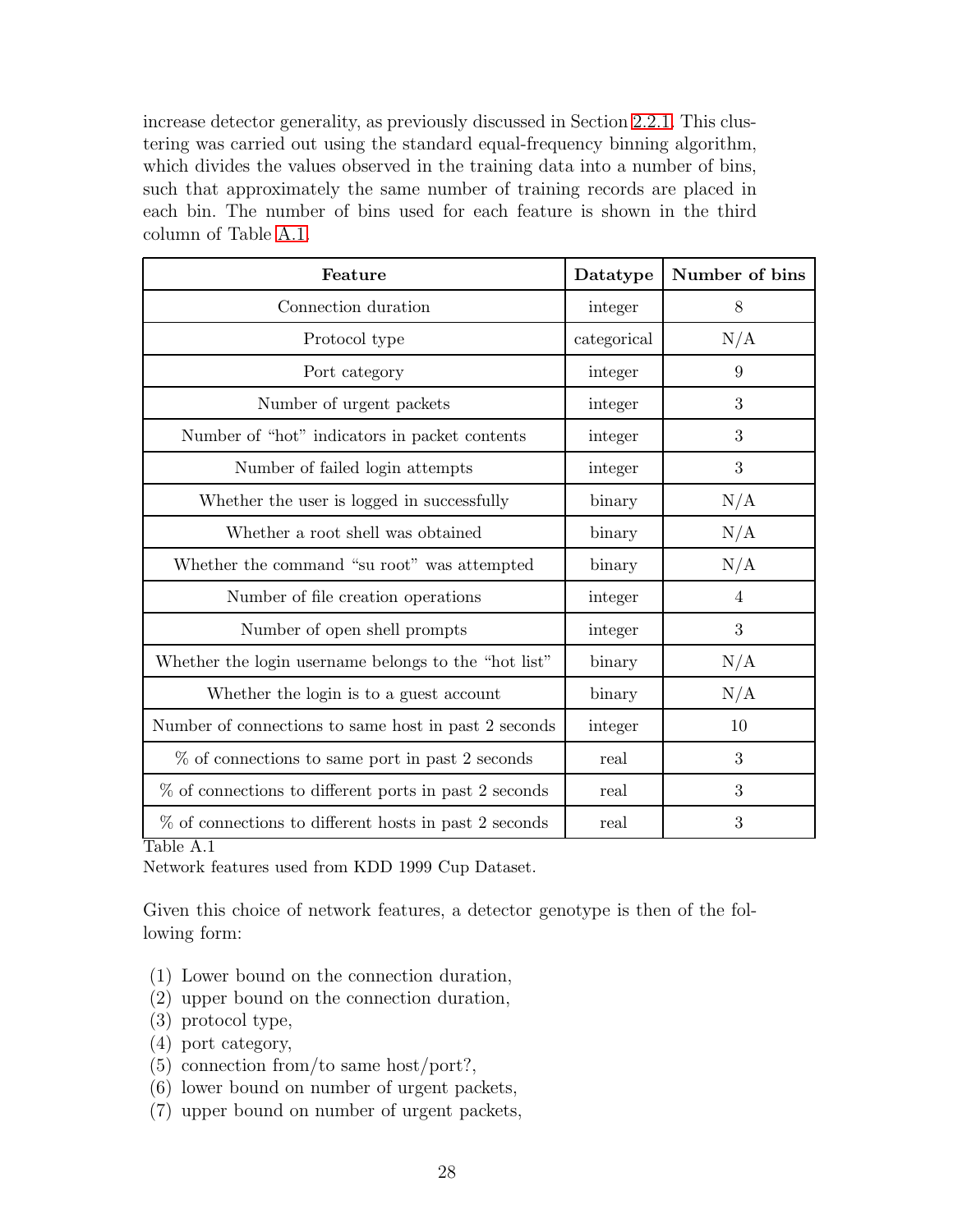- (8) lower bound on number of "hot" indicators,
- (9) upper bound on number of "hot" indicators,
- (10) lower bound on number of failed login attempts,
- (11) upper bound on number of failed login attempts,
- (12) user logged in?,
- (13) root shell obtained?,
- (14) 'su root' attempted?,
- (15) lower bound on number of file creation operations,
- (16) upper bound on number of file creation operations,
- (17) lower bound on number of shell prompts open,
- (18) upper bound on number of shell prompts open,
- (19) login user name in "hot list"?,
- (20) guest login?,
- (21) lower bound on number of connections to same host in past 2 seconds,
- (22) upper bound on number of connections to same host in past 2 seconds,
- $(23)$  lower bound on  $\%$  of connections to same port in past 2 seconds,
- (24) upper bound on  $\%$  of connections to same port in past 2 seconds,
- $(25)$  lower bound on % of connections to different ports in past 2 seconds,
- (26) upper bound on  $\%$  of connections to different ports in past 2 seconds,
- $(27)$  lower bound on % of connections to different hosts in past 2 seconds,
- $(28)$  upper bound on % of connections to different hosts in past 2 seconds.

It should be noted that any of these fields can be left unspecified, denoted by a value of -1.

#### <span id="page-28-3"></span>References

- [1] J. Balthrop, S. Forrest, M. Glickman, Revisiting LISYS: Parameters and normal behavior, in: Proceedings of the 2002 Congress on Evolutionary Computation (CEC'02), vol. 2, IEEE Press, 2002.
- <span id="page-28-0"></span>[2] T. Bass, Multisensor data fusion for next generation distributed intrusion detection systems, in: Proceedings of the 1999 IRIS National Symposium on Sensor and Data Fusion, 1999.
- <span id="page-28-1"></span>[3] T. Bass, Intrusion detection systems and multisensor data fusion, Communications of the ACM 43 (4) (2000) 99–105.
- <span id="page-28-4"></span>[4] P. J. Bentley, J. P. Wakefield, Finding acceptable solutions in the Pareto-optimal range using multiobjective genetic algorithms, in: P. K. Chawdhry, R. Roy, R. K. Pant (eds.), Soft Computing in Engineering Design and Manufacturing, Springer, 1997.
- <span id="page-28-2"></span>[5] J. Cannady, Artificial neural networks for misuse detection, in: Proceedings of the 1998 National Information Systems Security Conference (NISSC'98), 1998.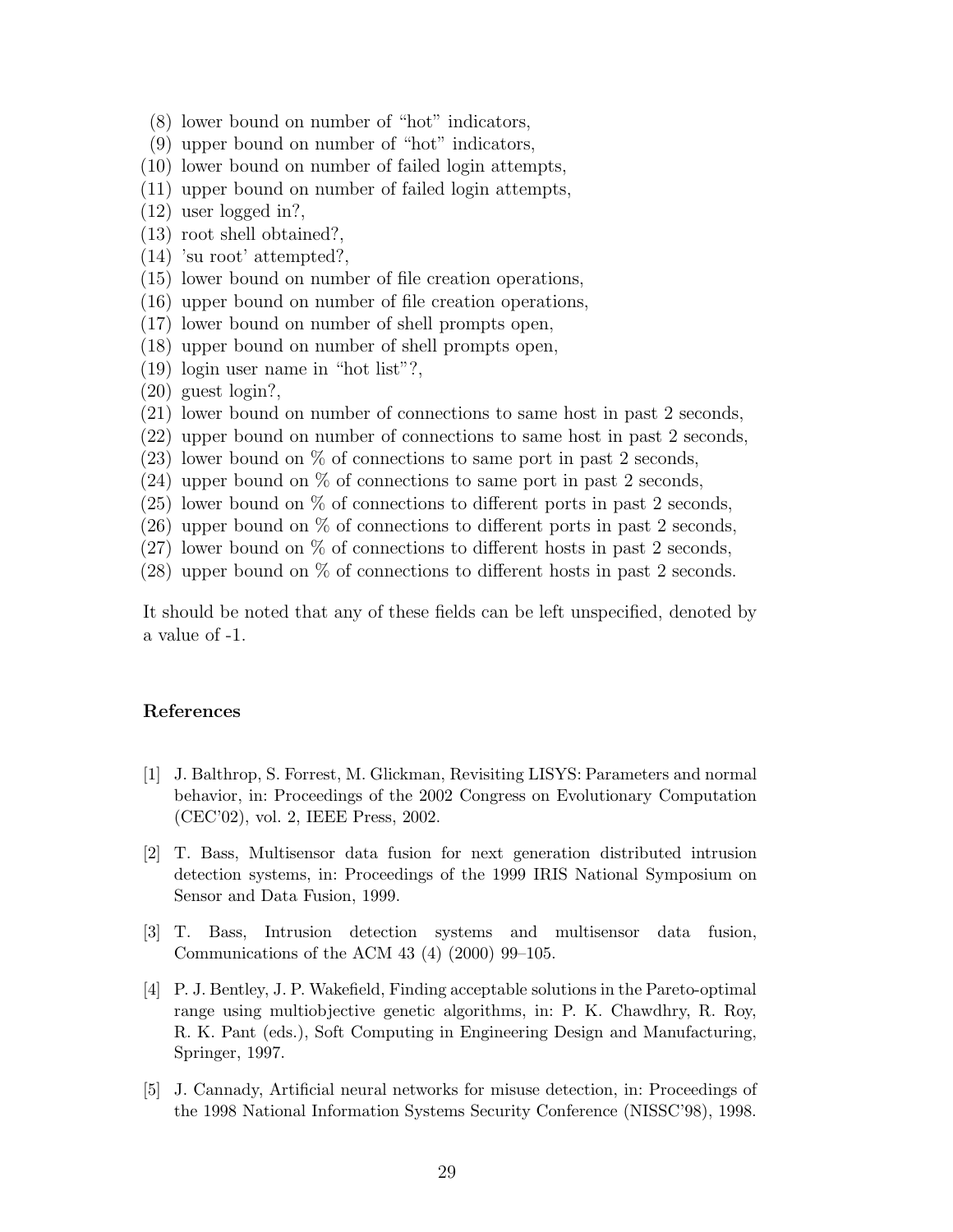- <span id="page-29-5"></span><span id="page-29-1"></span>[6] B. Caswell, M. Roesch, The SNORT network intrusion detection system, <http://www.snort.org> (2006).
- <span id="page-29-2"></span>[7] L. N. de Castro, J. Timmis, Artificial Immune Systems: A New Computational Intelligence Approach, Springer, 2002.
- [8] L. L. DeLooze, Classification of computer attacks using a self-organizing map, in: Proceedings of the Fifth Annual IEEE SMC Information Assurance Workshop, IEEE Press, 2004.
- <span id="page-29-3"></span>[9] L. L. DeLooze, Attack characterization and intrusion detection using an ensemble of self-organizing maps, in: Proceedings of the 2006 IEEE Information Assurance Workshop, IEEE Press, 2006.
- <span id="page-29-4"></span><span id="page-29-0"></span>[10] D. Denning, An intrusion detection model, IEEE Transactions on Software Engineering 13 (2) (1987) 222–232.
- [11] O. Depren, M. Topallar, E. Anarim, M. K. Ciliz, An intelligent intrusion detection system (IDS) for anomaly and misuse detection in computer networks, Expert Systems with Applications 29 (4) (2005) 713–722.
- <span id="page-29-7"></span>[12] S. Forrest, S. A. Hofmeyr, A. Somayaji, T. A. Longstaff, A sense of self for Unix processes, in: Proceedings of the 1996 IEEE Symposium on Security and Privacy, IEEE Press, 1996.
- <span id="page-29-6"></span>[13] S. Forrest, A. Perelson, L. Allen, R. Cherukuri, Self-nonself discrimination in a computer, in: Proceedings of the 1994 IEEE Symposium on Research in Security and Privacy, IEEE Press, 1994.
- <span id="page-29-11"></span>[14] F. González, D. Dasgupta, An immunity-based technique to characterize intrusions in computer networks, IEEE Transactions on Evolutionary Computation 6 (3) (2002) 281–291.
- <span id="page-29-10"></span>[15] F. Gonz´alez, D. Dasgupta, An imunogenetic technique to detect anomalies in network traffic, in: Proceedings of the Genetic and Evolutionary Computation Conference (GECCO), Morgan Kaufmann, 2002.
- <span id="page-29-9"></span>[16] F. Gonz´alez, D. Dasgupta, Anomaly detection using real-valued negative selection, Genetic Programming and Evolvable Machines 4 (4) (2003) 383–403.
- <span id="page-29-13"></span>[17] C. R. Haag, G. B. Lamont, P. D. Williams, G. L. Peterson, An artificial immune system-inspired multiobjective evolutionary algorithm with application to the detection of distributed computer network intrusions, in: Proceedings of the 6th International Conference on Artificial Immune Systems (ICARIS 2007), vol. 4628 of Lecture Notes in Computer Science, Springer, 2007.
- <span id="page-29-12"></span><span id="page-29-8"></span>[18] S. Haykin, Neural Networks: A Comprehensive Foundation, Prentice-Hall, 1999.
- [19] S. A. Hofmeyr, S. Forrest, Immunity by design: an Artificial Immune System, in: Proceedings of the Genetic and Evolutionary Computation Conference (GECCO'99), vol. 2, Morgan Kaufmann, 1999.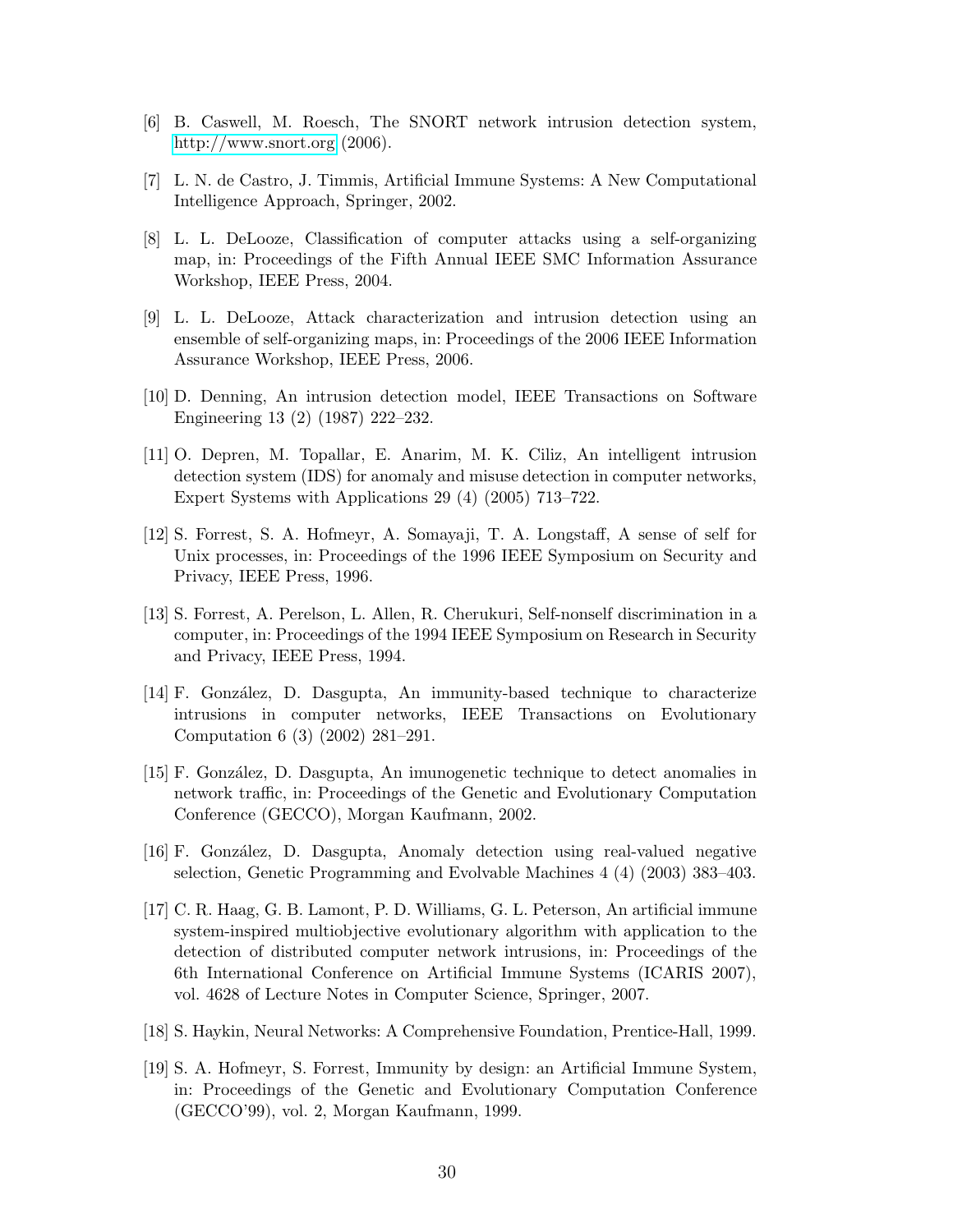- <span id="page-30-9"></span>[20] H. G. Kayacik, A. N. Zincir-Heywood, M. I. Heywood, On the capability of an SOM based intrusion detection system, in: Proceedings of the 2003 International Joint Conference on Neural Networks, vol. 3, IEEE Press, 2003.
- <span id="page-30-4"></span>[21] J. Kim, P. J. Bentley, Evaluating negative selection in an Artificial Immune System for network intrusion detection, in: Proceedings of the 2001 Genetic and Evolutionary Computation Conference (GECCO'01), Morgan Kaufmann, 2001.
- <span id="page-30-13"></span>[22] J. Kim, P. J. Bentley, U. Aickelin, J. Greensmith, G. Tedesco, J. Twycross, Immune system approaches to intrusion detection a review, Natural Computing 6 (4) (2007) 413–466.
- <span id="page-30-7"></span><span id="page-30-1"></span>[23] T. Kohonen, Self-organized formation of topologically correct feature maps, Biological Cybernetics 43 (1982) 59–69.
- [24] T. Kohonen, Improved versions of learning vector quantization, in: Proceedings of the IEEE International Joint Conference on Neural Networks, vol. 1, IEEE Press, 1990.
- <span id="page-30-3"></span>[25] J. Li, G.-Y. Zhang, G.-C. Gu, The research and implementation of intelligent intrusion detection system based on artificial neural network, in: Proceedings of 2004 International Conference on Machine Learning and Cybernetics, vol. 5, IEEE Press, 2004.
- <span id="page-30-5"></span>[26] S. W. Mahfoud, Crowding and preselection revisited, in: Proceedings of the Second Conference on Parallel Problem Solving from Nature, North-Holland, 1992.
- <span id="page-30-6"></span><span id="page-30-0"></span>[27] MIT Lincoln Labs, 1999 DARPA intrusion detection evaluation, available online at: [http://www.ll.mit.edu/IST/ideval/.](http://www.ll.mit.edu/IST/ideval/)
- <span id="page-30-2"></span>[28] B. Mukherjee, L. T. Heberlein, K. N. Levitt, Network intrusion detection, IEEE Network 8 (3) (1994) 26–41.
- [29] S. Mukkamala, G. Janoski, A. Sung, Intrusion detection using neural networks and support vector machines, in: Proceedings of the 2002 International Joint Conference on Neural Networks (IJCNN'02), vol. 2, IEEE Press, 2002.
- <span id="page-30-10"></span>[30] B. Pfahringer, Winning entry of the kdd'99 classifier learning contest, results available online at:<http://www.acm.org/sigs/sigkdd/kddcup/> (1999).
- <span id="page-30-8"></span>[31] S. T. Powers, J. He, Evolving discrete-valued anomaly detectors for a network intrusion detection system using negative selection, in: X. Z. Wang, R. F. Li (eds.), Proceedings of the 2006 UK Workshop on Computational Intelligence (UKCI 2006), University of Leeds, 2006.
- <span id="page-30-11"></span>[32] T. Shon, J. Moon, A hybrid machine learning approach to network anomaly detection, Information Sciences 177 (18) (2007) 3799–3821.
- <span id="page-30-12"></span>[33] M.-L. Shyu, S.-C. Chen, K. Sarinnapakorn, L. Chang, A novel anomaly detection scheme based on principal component classifier, in: Proceedings of the IEEE Foundations and New Directions of Data Mining Workshop, IEEE Press, 2003.